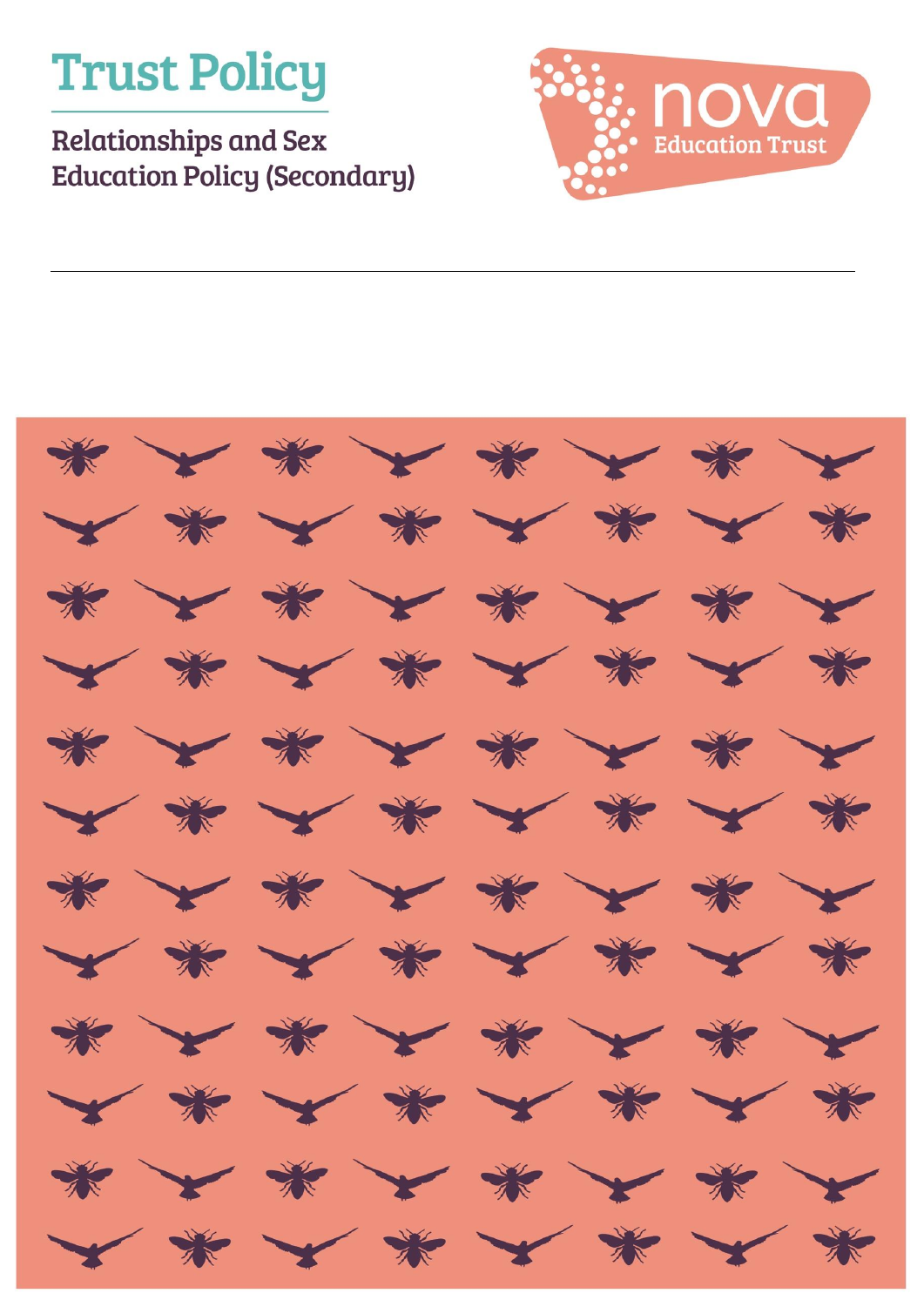# Contents<br>Contents.....

| Delivery of Relationships Education / Relationships Sex Education and Health Education  8 |  |
|-------------------------------------------------------------------------------------------|--|
|                                                                                           |  |
|                                                                                           |  |
|                                                                                           |  |
| Sexual Identity and Orientation - Lesbian, Gay, Bisexual and Transgender (LGBT) 9         |  |
|                                                                                           |  |
|                                                                                           |  |
|                                                                                           |  |
|                                                                                           |  |
|                                                                                           |  |
|                                                                                           |  |
|                                                                                           |  |
|                                                                                           |  |
|                                                                                           |  |
|                                                                                           |  |
|                                                                                           |  |
|                                                                                           |  |
|                                                                                           |  |
|                                                                                           |  |
|                                                                                           |  |
|                                                                                           |  |
|                                                                                           |  |
|                                                                                           |  |
|                                                                                           |  |
|                                                                                           |  |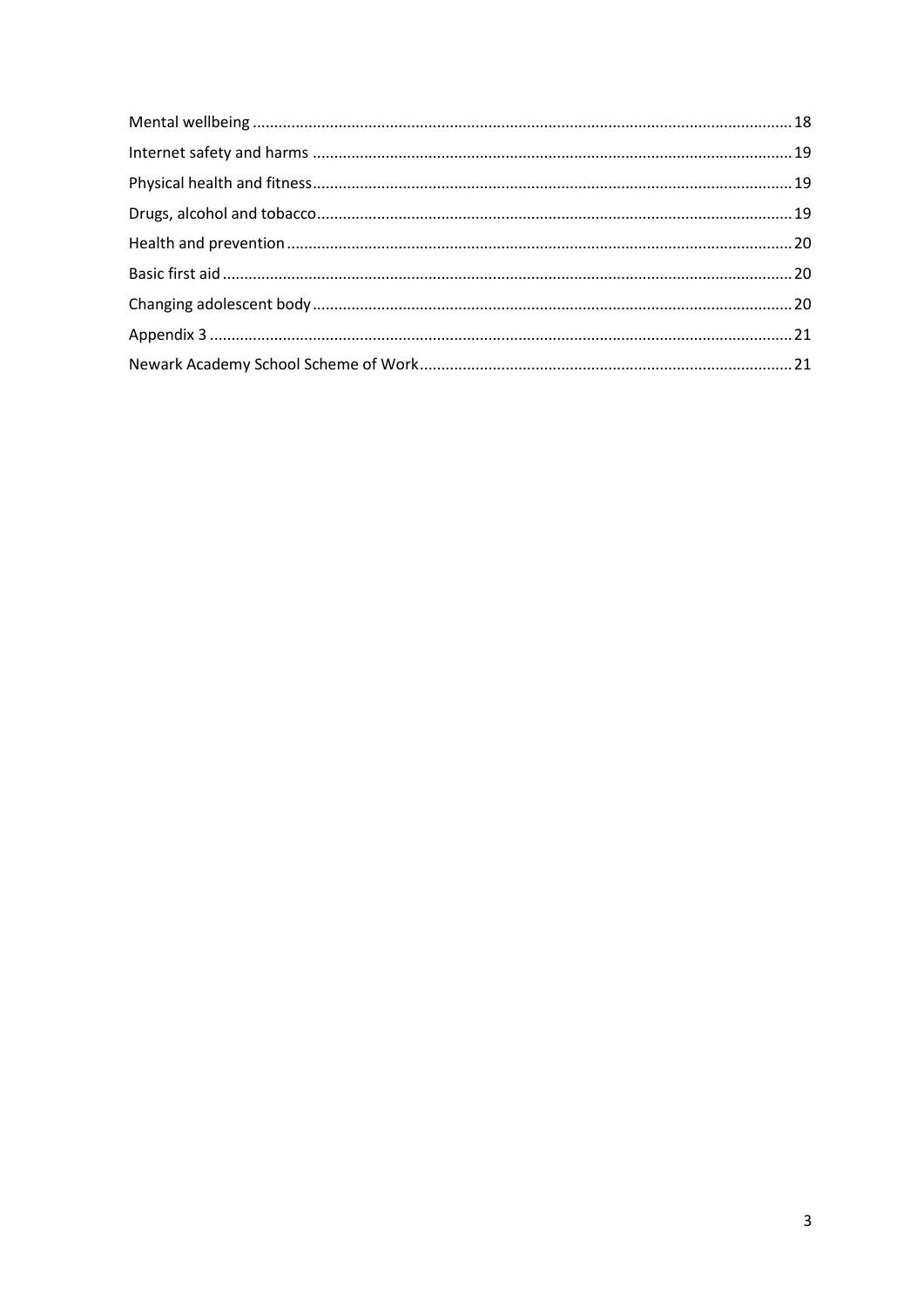## <span id="page-3-0"></span>**Introduction**

The Nova Education Trust is aware that children and young people are growing up in an increasingly complex world and living their lives seamlessly on and offline. This presents many positive and exciting opportunities, but also challenges and risks. In this environment, children and young people need to know how to be safe and healthy and how to manage their academic, personal and social lives in a positive way.

This policy covers our approach to Relationships Education (ReE), Relationships and Sex Education (RSE) and Health Education, not only in lessons but through the attitude of our staff and pupils alike, our ethos and approach and commitment to equality both within and outside of the classroom.

We acknowledge that all young people deserve the right to honest, open and factual information to help better form their own beliefs and values, free from bias, judgement or subjective personal beliefs of those who teach them.

It will be reviewed every three years to ensure that it remains relevant to the experiences of our pupils and remains up to date with current guidance from both Government and the DFE but also.

To ensure its use, this policy will be available on the Trust policy portal for staff to refer to and to parents through individual school websites.

## <span id="page-3-1"></span>**Aims**

The aim of Relationships Education (ReE), Relationships and Sex Education (RSE) and Health Education is to give children and young people the information they need to help them develop healthy, nurturing relationships of all kinds, not just intimate relationships. As well as developing an understanding of how to be healthy both physically and mentally.

The Nova Education Trust acknowledge that in order for children and young people to embrace the challenges of creating a happy and successful adult life, pupils need knowledge that will enable them to make informed decisions about their wellbeing, health and relationships and to build their self-efficacy. NET understand that high quality, evidence-based and age-appropriate teaching of these subjects can help prepare pupils to develop resilience, to know how and when to ask for help.

## <span id="page-3-2"></span>**Statutory Guidance**

The Relationships Education, Relationships and Sex Education and Health Education (England) Regulations 2019 made under sections 34 and 35 of the Children and Social Work Act 2017 make Relationships Education compulsory for all pupils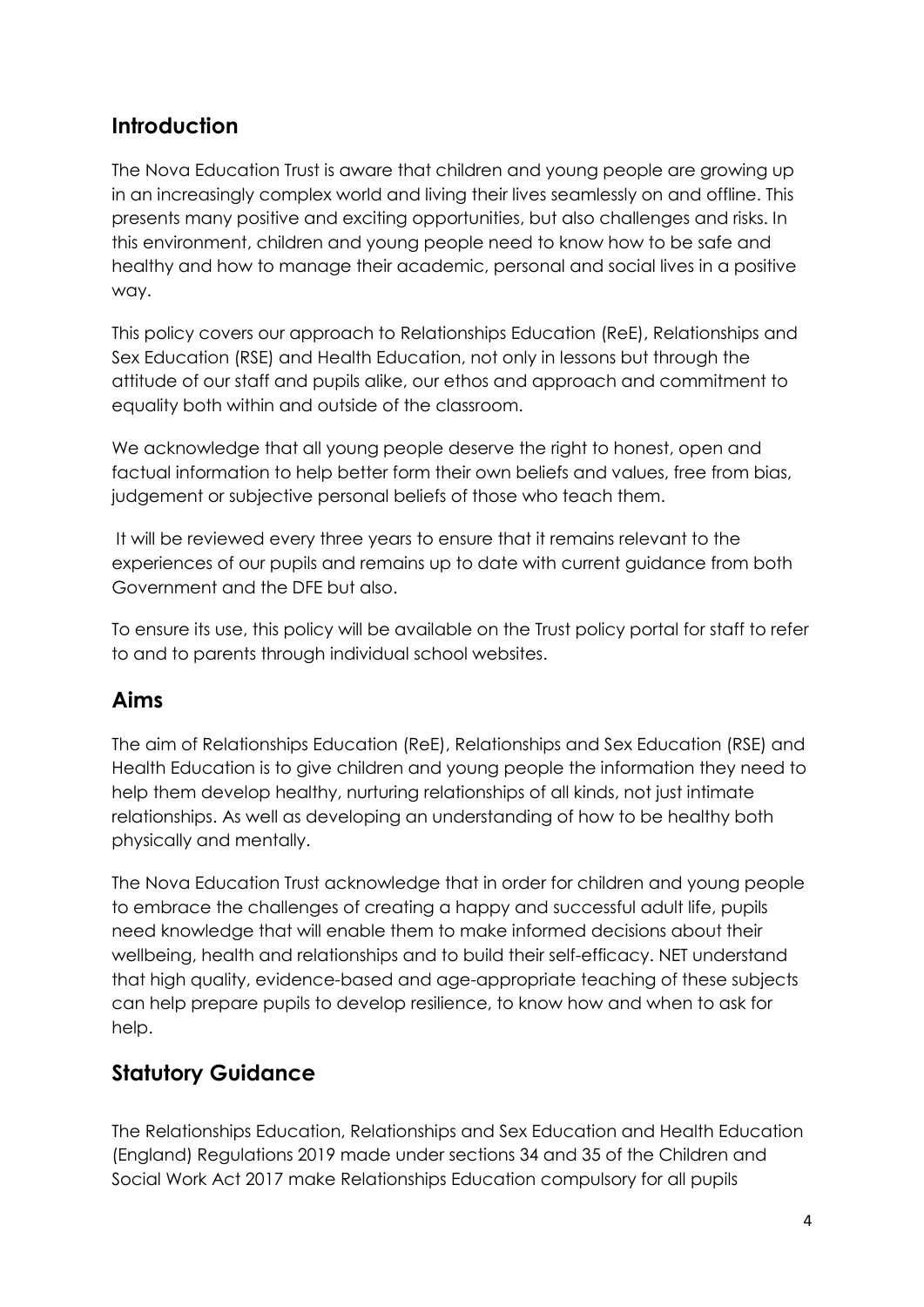receiving primary education and Relationships and Sex Education (RSE) compulsory for all pupils receiving secondary education. The regulations also make Health Education compulsory in Academies.

We recognise that we have a responsibility under the Equality Act 2010 to ensure the best for all pupils irrespective of disability, educational needs, race, nationality, ethnic or national origin, sex, gender identity, pregnancy, maternity, religion, sexual orientation or whether they are looked after children. As a result, ReE/RSE needs to be sensitive to the different needs of individual pupils and may need to adapt and change as the pupils within the Trust change. Not only does teaching need to be sensitive of these needs, but also to help the pupils realise the nature and consequences of discrimination, teasing, bullying and aggressive behaviours or prejudice-based language.

The statutory requirements do not apply to sixth form colleges, 16-19 academies or Further Education (FE) colleges, although we would encourage them to support pupils by offering these subjects.

This policy was developed in response to:

- Statutory guidance on RSE and health education
- Keeping children safe in education: for schools and colleges
- [https://www.gov.uk/government/publications/teaching-online-safety-in-schools](https://eur02.safelinks.protection.outlook.com/?url=https%3A%2F%2Fwww.gov.uk%2Fgovernment%2Fpublications%2Fteaching-online-safety-in-schools&data=02%7C01%7CVHayles%40novaeducationtrust.net%7Ccd1dc6e52b444b9727e308d7382481eb%7Cf4ebe22eb55344f388563e0d84908eb8%7C0%7C0%7C637039601757797783&sdata=WBo8EOk7K6dUjDXnRiokg2oBKD5lvcAzmTznI%2B2FRuI%3D&reserved=0)
- Behaviour and discipline in schools: guidance for headteachers and staff
- Equality Act 2010: advice for schools
- Special educational needs and disability code of practice: 0 to 25 years
- Alternative provision
- Mental health and behaviour in schools
- Preventing and tackling bullying
- Cyber bullying: advice for headteachers and school staff
- Advice for parents and carers on cyber bullying
- Sexual violence and sexual harassment between children in schools and colleges
- Promoting fundamental British values as part of SMSC in schools
- National Citizen Service: guidance for schools and colleges

#### <span id="page-4-0"></span>**Links with other policies**

This policy should be read in conjunction with the following Trust/Academy policies:

- Safeguarding Policy
- Anti-Bullying Policy
- E-Safety Policy
- Equality Information
- Wellbeing policy for pupils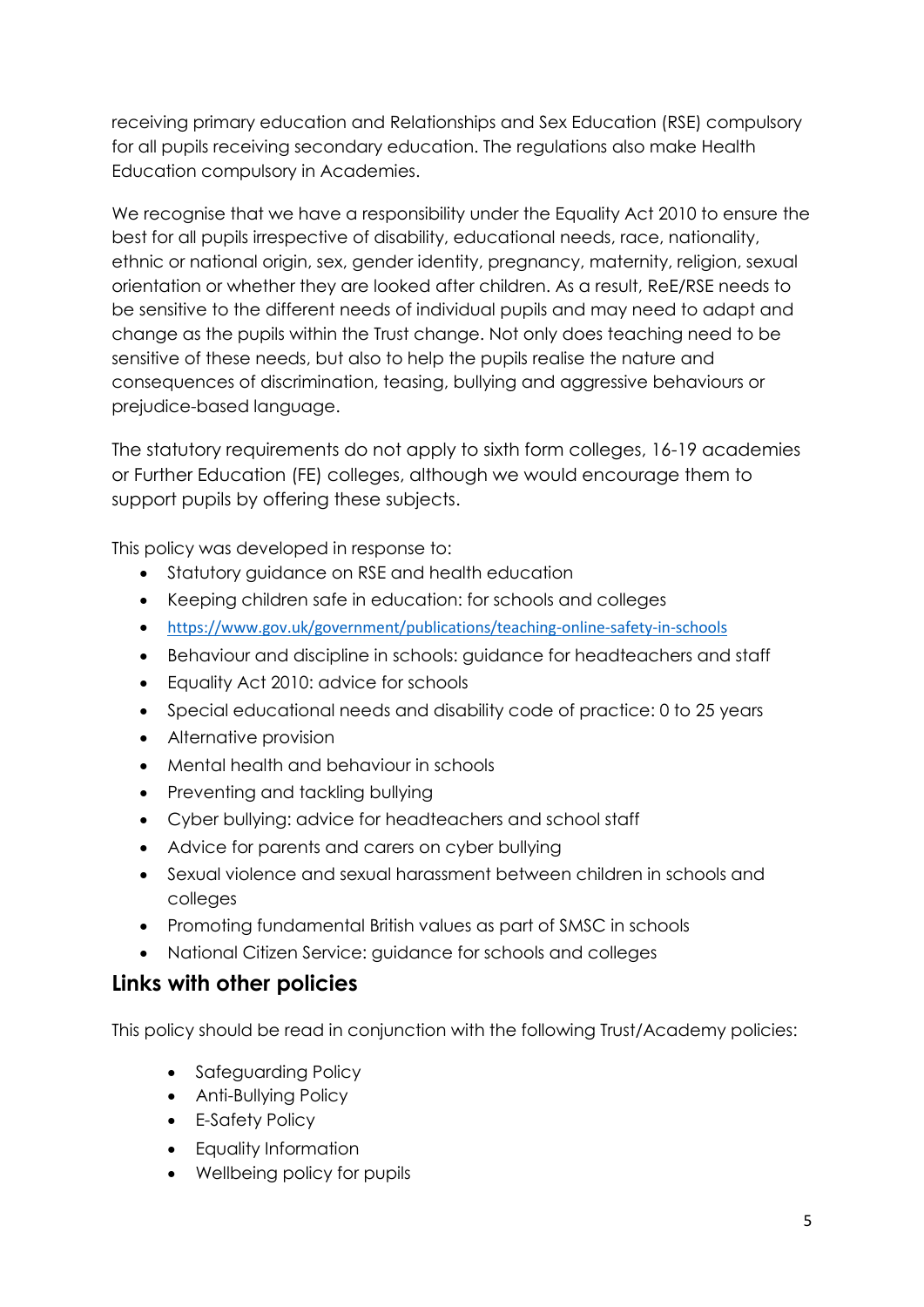## <span id="page-5-0"></span>**Defining Sex and Relationship Education**

#### <span id="page-5-1"></span>**Relationship and Sex Education at Secondary**

Secondary schools within the Nova Education Trust will ensure that there is clear progression from what is taught in primary schools in Relationships Education. They will build on the foundation of ReE and, as pupils grow up, at the appropriate time extend teaching to include intimate relationships.

Alongside being taught intimate relationships, pupils will also be taught about family relationships, friendships and other kinds of relationships that are an equally important part of becoming a successful and happy adult.

It should enable pupils to distinguish between content and experiences that exemplify healthy relationships and those that are distorted or harmful; know what a healthy relationship looks like and what makes a good friend, a good colleague and a successful marriage, civil partnership or other type of committed relationship.

Pupils should be able to understand the benefits of healthy relationships to their mental wellbeing and self-respect and to understand that unhealthy relationships can have a lasting, negative impact on mental wellbeing.

Pupils should also be able to recognise when relationships (including family relationships) are unhealthy or abusive (including the unacceptability of neglect, emotional, sexual and physical abuse and violence including honour-based violence and forced marriage) and strategies to manage this or access support for themselves or others at risk.

All secondary schools will teach about sexual orientation and gender identity, this will be integrated into the RSE scheme of work and delivered at a timely point, in a clear, sensitive and respectful manner

It should also cover contraception, developing intimate relationships and resisting pressure to have sex (and not applying pressure). It will not encourage early sexual exploration. It should teach what is acceptable and unacceptable behaviour in relationships. This will help pupils understand the positive effects that good relationships have on their mental wellbeing, identify when relationships are not right and understand how such situations can be managed.

RSE will also enable pupils to recognise risks, harmful content and contact, and how and when to report issues to keep them safe online.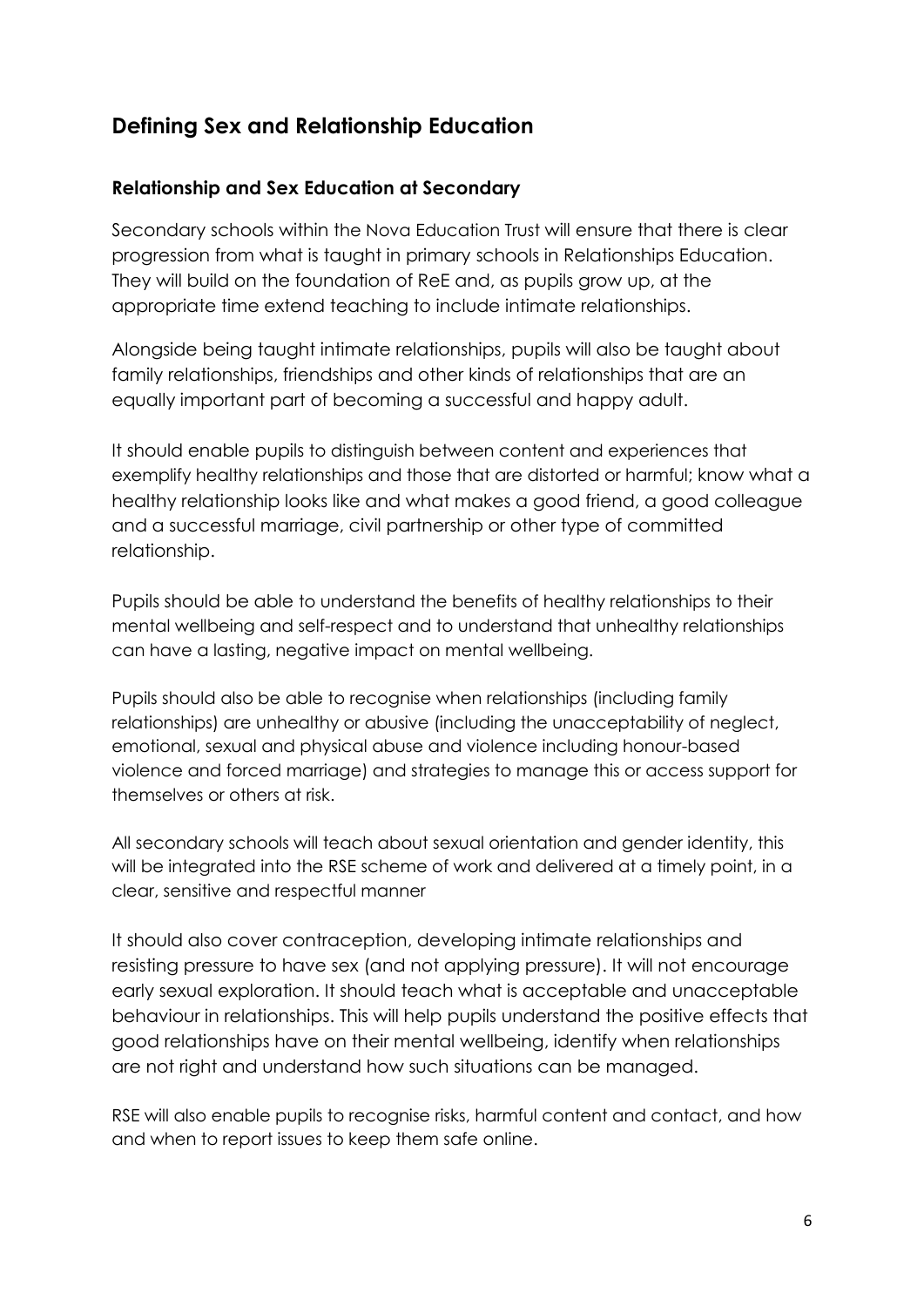Pupils will be taught they can achieve goals and that in order to achieve those goals they must stick at the tasks despite the challenges they may face. They will also be taught the facts and the law about sex, sexuality, sexual health and gender identity in an age-appropriate and inclusive way. So that, within the law, pupils are well equipped to make decisions for themselves about how to live their own lives in the future, whilst respecting the right of others to make their own decisions and hold their own beliefs.

All Nova schools place a high priority on developing character and this work will sit alongside and within RSE.

All Trust secondary schools will consult with parents about the detailed nature of what is to be taught in RSE.

# <span id="page-6-0"></span>**Definition of Health Education**

#### <span id="page-6-1"></span>**Physical Health and Mental Wellbeing**

The Nova Education Trust will ensure that pupils in its' schools are taught the information they need to make good decisions about their own health and wellbeing. Pupils will then be able to recognise what is normal for them, what is an issue and how to seek support.

It links closely to the principles of novation and the work undertaken across the trust to develop pupil characters and develop positive attitudes to learning. It aims to promote self-control and the ability to self-regulate enabling pupils to persevere and to overcome setbacks.

Health Education will ensure that pupils are aware of the changes happening to them during puberty and will raise awareness within all pupils about menstruation. As a Trust we will support our female pupils who experience period poverty.

#### <span id="page-6-2"></span>**Secondary Health Education**

The focus of secondary Health Education is enabling pupils to make well informed, positive choices. To build upon the knowledge and language developed in primary schools.

Pupils will develop an understanding that humans are social beings and that outward facing activities especially those with a service element are beneficial for wellbeing.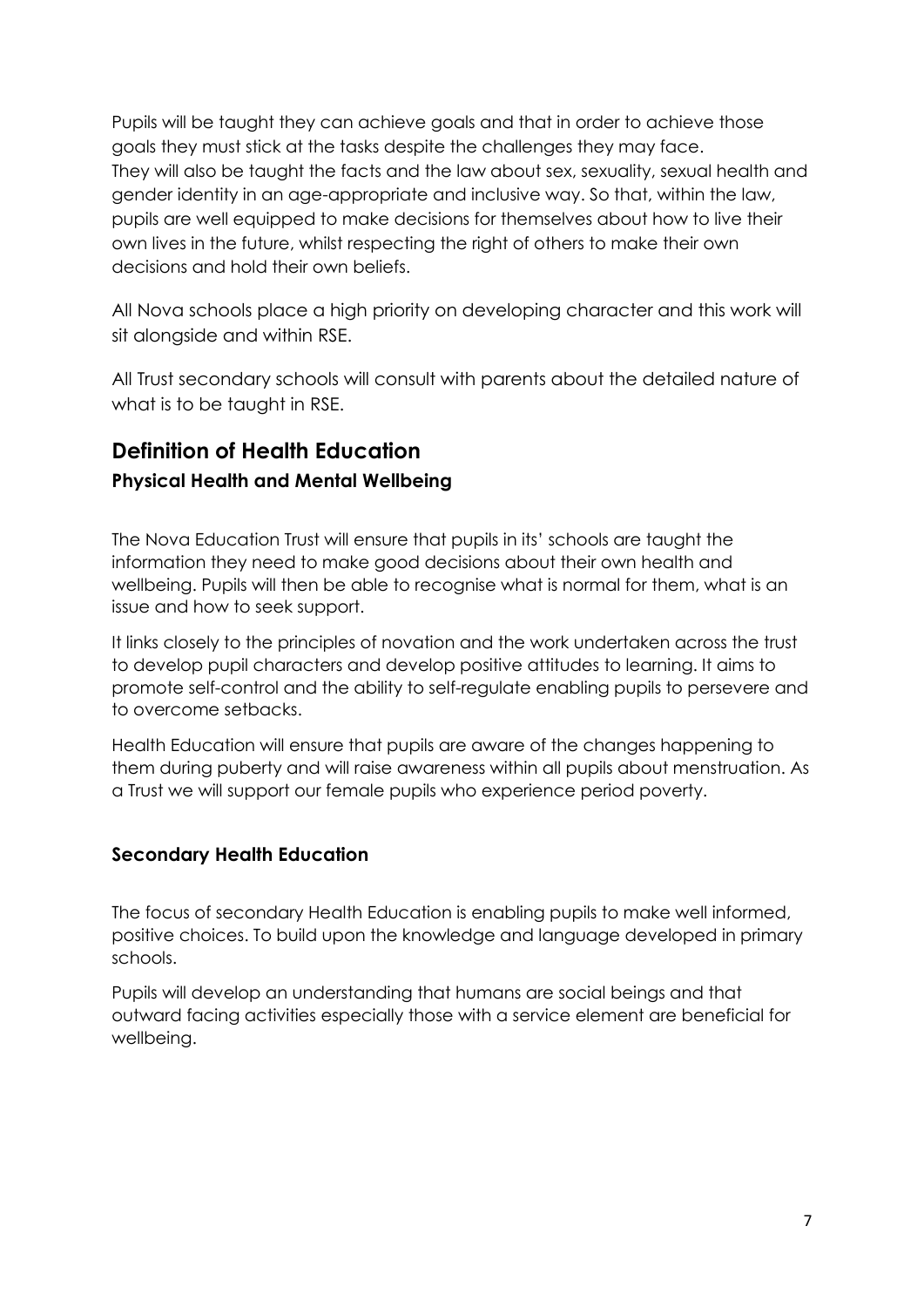## <span id="page-7-0"></span>**Delivery of Relationships Education / Relationships Sex Education and Health Education**

The Trust acknowledges that high-quality, evidence-based and age-appropriate teaching can help pupils prepare for the opportunities, responsibilities and experiences of adult life as well as promoting the spiritual, moral, social, cultural, mental and physical development of pupils both at school and in society.

ReE/RSE will be set in the context of a wider whole-school approach to supporting pupils to be safe, happy and prepared for life beyond school. The curriculum on relationships and sex will complement and be supported by, the Trust policies on behaviour, inclusion, respect for equality and diversity, anti-bullying, wellbeing and safeguarding.

ReE/RSE will sit within the context of the Trust's broader ethos and approach to developing pupils socially, morally, spiritually and culturally; and its pastoral care system.

The curriculum on health education will similarly complement, and be supported by, education on healthy lifestyles through physical education, citizenship, food technology, science and sport, extra-curricular activity and school food.

Each school will ensure that it appoints a ReE/RSE and Health Education Lead who will work closely with colleagues in related curriculum areas to ensure Relationships Education, RSE and Health Education programmes complement each other and do not duplicate, content covered in national curriculum subjects such as citizenship, science, computing and PE.

#### <span id="page-7-1"></span>**Secondary Education**

All secondary schools within The Nova Education Trust will deliver the content set out in Appendix 2 in the context of a broad and balanced curriculum.

Effective teaching will ensure that core knowledge is broken down into units of manageable size and communicated clearly to pupils, in a carefully sequenced way, within a planned programme of lessons. This scheme of work can be found in Appendix 3 and on the website of each school as part of its' curriculum documentation.

Teaching will include sufficient well-chosen opportunities and contexts for pupils to practise applying and embedding new knowledge so that it can be used skilfully and confidently in real life situations.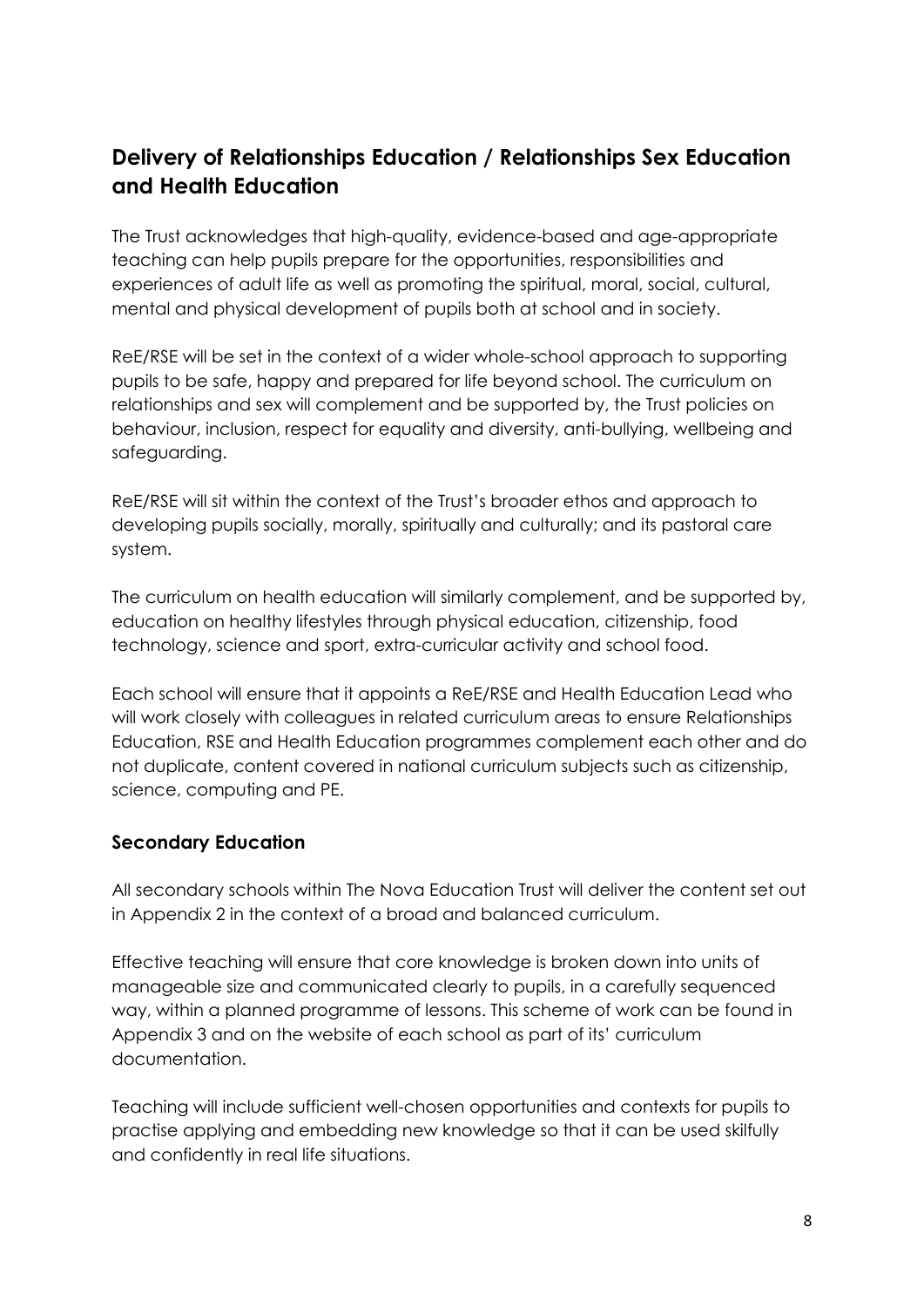## <span id="page-8-1"></span><span id="page-8-0"></span>**Inclusion Pupils with Special Educational Needs and Disabilities (SEND)**

Relationships Education, RSE and Health Education will be accessible for all pupils.

High quality teaching is differentiated and personalised, this is the starting point to ensure accessibility for all pupils. Schools will also be mindful of the preparing for adulthood outcomes as set out in the SEND code of practice, when preparing these subjects for pupils with SEND.

The Trust is aware that some pupils are more vulnerable to exploitation, bullying and other issues due to the nature of their SEND.

Relationships Education can also be a priority for some pupils, for example some with Social, Emotional and Mental Health Needs or learning disabilities.

**For some pupils there may be a need to tailor content and teaching to meeting the specific needs of children at different development stages.**

## <span id="page-8-2"></span>**Sexual Identity and Orientation - Lesbian, Gay, Bisexual and Transgender (LGBT)**

We aim to deal sensitively and honestly with issues of sexual identity. All schools within the Nova Education Trust will ensure that the needs of all pupils are appropriately met and that all pupils understand the importance of equality and respect.

Individual schools will make the decision as to when it is appropriate to teach pupils about LGBT and to what extent this education will take place. This work will be integrated fully into the scheme of work.

Schools will ensure that all pupils will have been taught about LGBT issues at an appropriate level and context before they leave.

## <span id="page-8-3"></span>**Ethnic and Cultural groups**

We intend our policy to be sensitive to the needs of different ethnic groups. For some young people it is not culturally appropriate to be taught particular items in mixed group. We will respond to parental requests and concerns.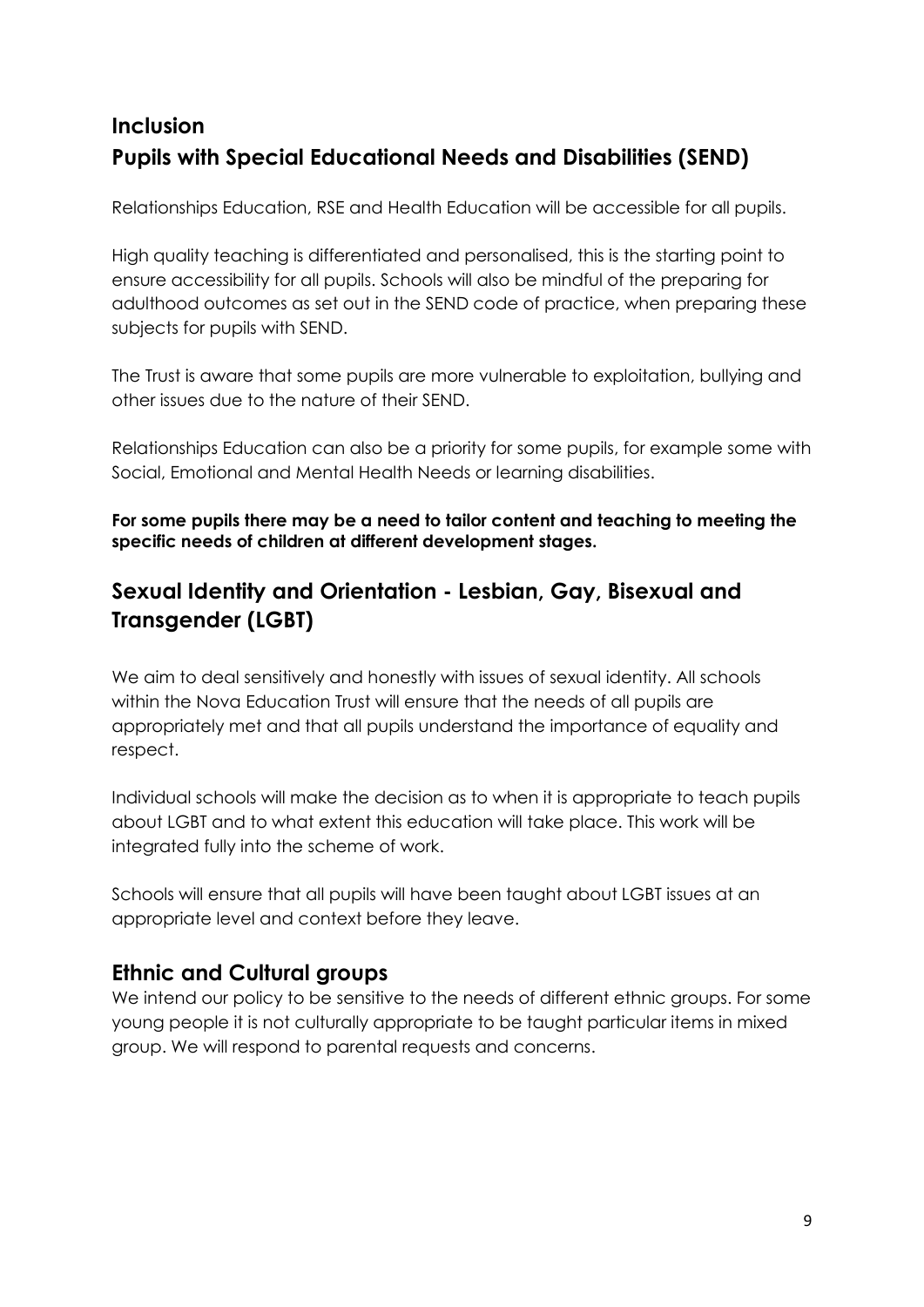## <span id="page-9-0"></span>**Roles and Responsibilities (including monitoring)**

#### <span id="page-9-1"></span>**The Trust**

The Trustees will:

- Monitor the implementation of the policy across all Schools within the Trust
- Monitor pupil progress to ensure that pupils achieve expected outcomes;
- Ensure that Schools are resourced in such a way that the Trust fulfils its legal obligations.

#### <span id="page-9-2"></span>**The Local Governing Body**

The Local Governing Body will ensure:

- All pupils make progress in achieving the expected educational outcomes;
- The subjects are well led, effectively managed and well planned;
- That the quality of provision is subject to regular and effective self-evaluation;
- That the subjects are resourced in a way that ensures the Academy can fulfil its legal obligations.

#### <span id="page-9-3"></span>**Head of School**

The Head of School will ensure that:

- All staff are informed of the policy and the responsibilities included within the policy;
- All teachers explore how new pedagogies and technology can be fully utilised to support subjects;
- The subjects are staffed and timetabled in a way to ensure the Trust and the Academy fulfils their legal obligations;
- The teaching of RSE is monitored to ensure that it is delivered in ways that are accessible to all pupils with SEND;
- The Academy works with parents/carers when planning and delivering RSE to pupils.
- Clear information is provided to parents/carers on the subject content and the right to request that their child is withdrawn.

#### <span id="page-9-4"></span>**Staff**

All staff will ensure that:

• Ground rules are negotiated/ discussed with the group in an age appropriate manner before embarking on lessons of a sensitive nature. So that both the staff and pupils can work together in a supportive atmosphere in which all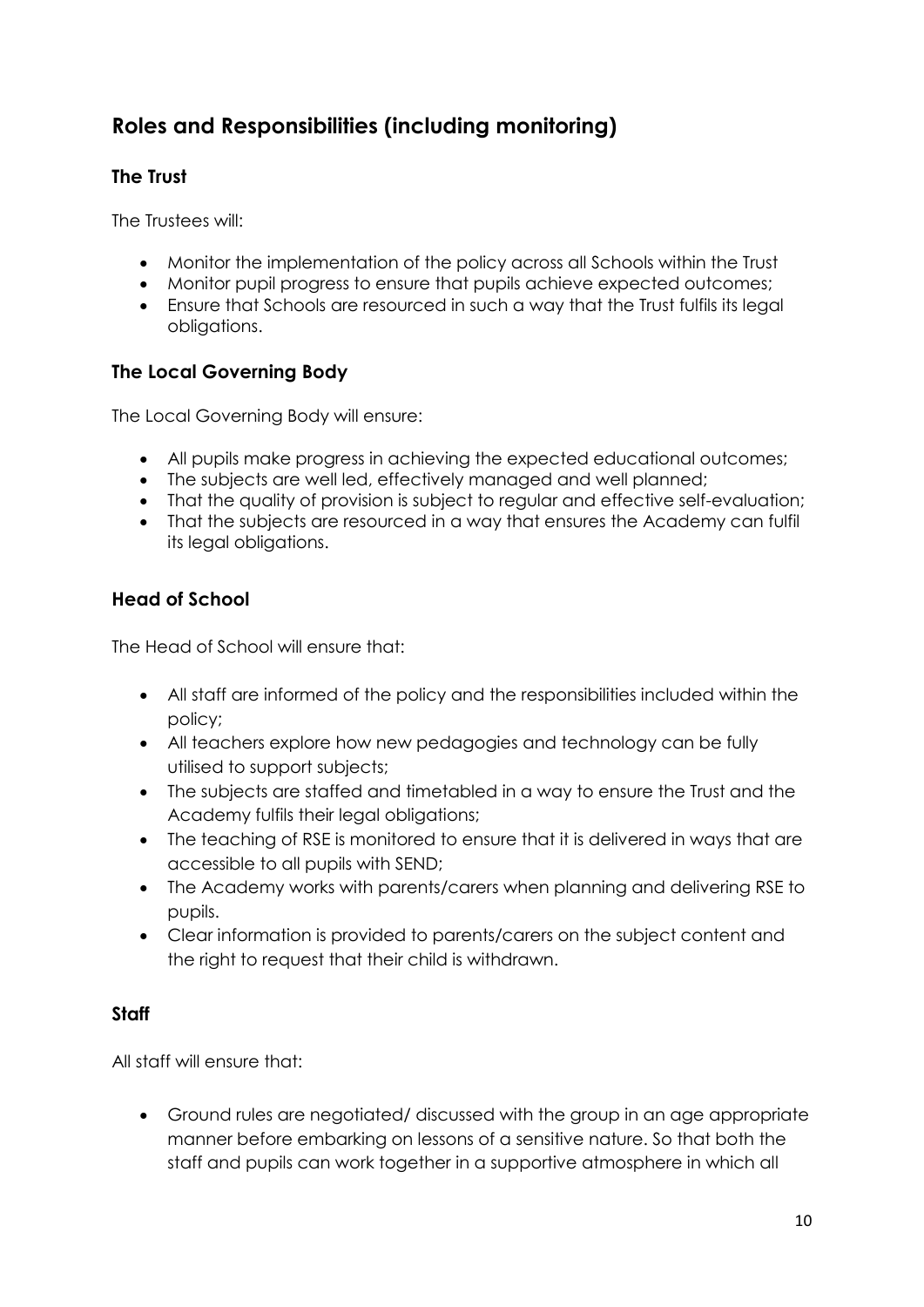members can speak with confidence and without fear of embarrassment, anxiety or breach of confidentiality;

- All pupils are offered the opportunity to explore ideas, situations and feelings in an atmosphere of confidence and support;
- At all times teaching will take place in the context of an explicit moral framework;
- All points of view they may express during the course of teaching RSE are unbiased;
- The teaching of RSE is delivered in ways that are accessible to all pupils with SEND;
- The emphasis of teaching RSE will always be the importance and understanding of personal relationships and the right of the individual to make informed choices;
- Issues of stereotyping, sexual equality, harassment, rights and legislation underpin the teaching of RSE;
- Where appropriate they direct pupils to seek advice and support from an appropriate agency or individual. It is inappropriate for staff to give pupils personal advice on matters such as contraception;
- Where a student has embarked on a course of action likely to place them at risk, the member of staff will ensure that the student is aware of the implications of their behaviour. The member of staff should refer any potential concerns to the Designated Safeguarding Lead.

#### <span id="page-10-0"></span>**Managing Questions and Difficult Questions**

Children and Young People are likely to have many questions that may occur at any time. They tend to ask whatever is on their mind. We see this as a positive point and a sign that we have created a safe environment where children and young people feel empowered to feed their natural curiosity and learn about themselves, their bodies and the world around them. However, we acknowledge that some parents may feel uncomfortable about how particular questions may be dealt with in class.

Children and young people are better off receiving honest, open answers from safe adults in their lives, rather than it being left to the internet or other children with a smart phone. In the age of information, where children even in primary have access to tablets, smart phones and the internet (often unsupervised) it is essential that we help children and young people to recognise they are able to ask questions without judgement rather than searching for answers on the internet.

Schools will need to develop whole school strategies on what they will do if a child / young person asks a question that is not necessarily suitable for the whole class, asks a question that staff do not know the answer to or is particularly tricky or sensitive. Likewise, if they are asked a question that they know the parents will be uncomfortable with.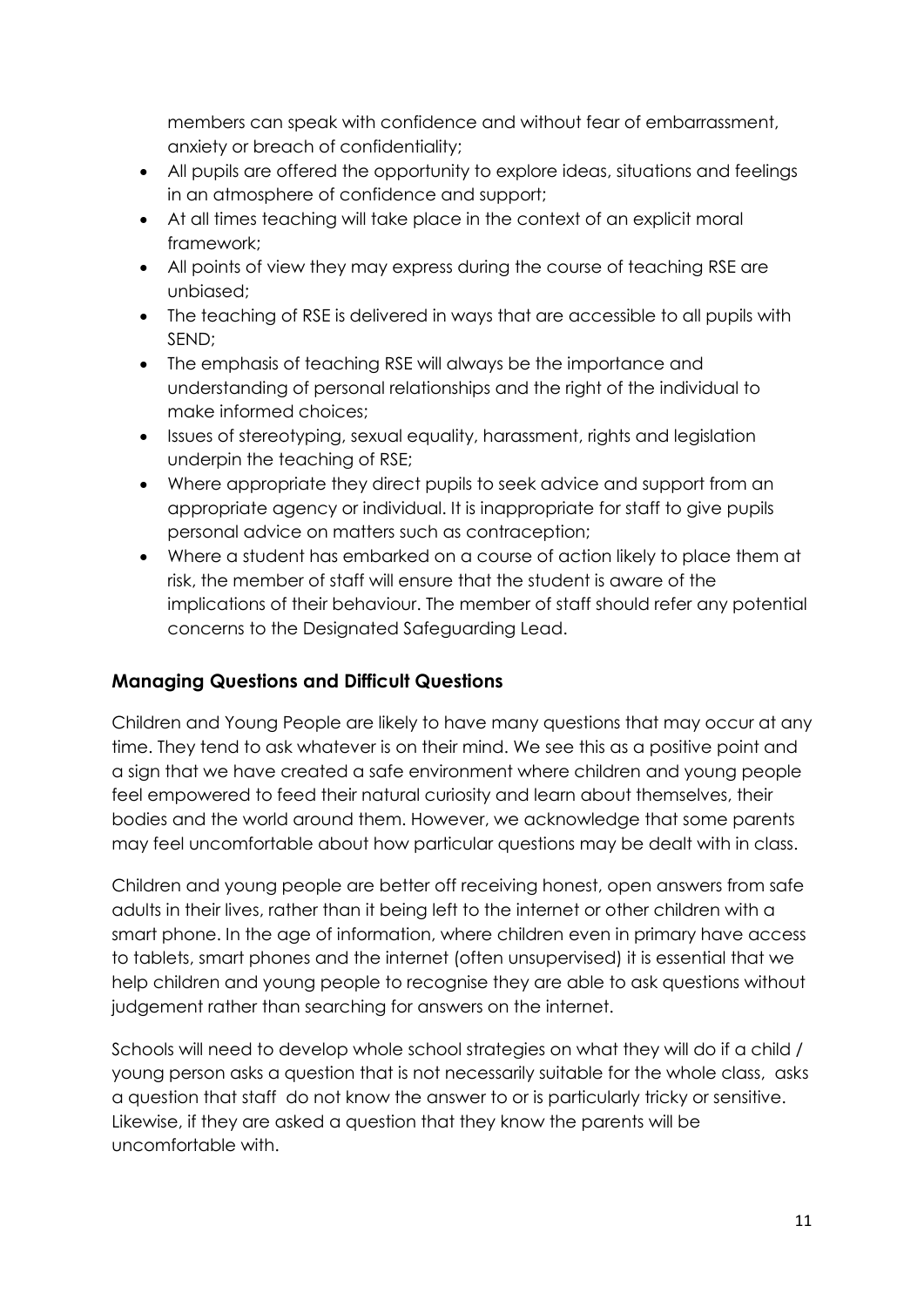Teachers will answer questions openly, honestly, scientifically and factually without relying on their personal beliefs.

Teachers will not answer personal questions about themselves or ask direct personal questions of their pupils that could make either parties vulnerable.

All schools will need to ensure that all staff delivering ReE / RSE have received appropriate CPD including knowledge of the law.

#### <span id="page-11-0"></span>**Parents/Carers**

The Trust acknowledge the key role that parents/carers play in the development of their children's / young person's understanding about relationships. Parents are the first educators of their children. They have the most significant influence in enabling their children / young person to grow and mature and to form healthy relationships.

All Parents/Carers will be:

- Given every opportunity to understand the purpose and content of Relationships Education and RSE;
- Encouraged to participate in the development of Relationships Education and RSE;
- Able to discuss any concerns directly with the Academy.

## <span id="page-11-1"></span>**Right to be excused from Sex Education**

Before ReE / RSE programmes are delivered in school, letters will be sent home to parents informing them of the dates the lessons will be delivered and links to the curriculum content and materials. If parents have any concerns, special circumstances we should be aware of, or would like any further information we will ensure a designated time is set for them to come into school.

Parents have the right to request that their child be withdrawn from some or all of sex education delivered as part of statutory RSE.

All Nova Education Trust primary schools will automatically grant a request to withdraw from sex education delivered outside of the science curriculum.

For secondary schools, the Trust, before granting any such request, require the Head of School to discuss the request with the parent and, as appropriate, with the child to ensure that their wishes are understood and to clarify the nature and purpose of the curriculum.

Following the discussions, except in exceptional circumstances, the Trust will respect the parents' request to withdraw their child, up to and until three terms before the child turns 16. After that point, if the child wishes to receive sex education rather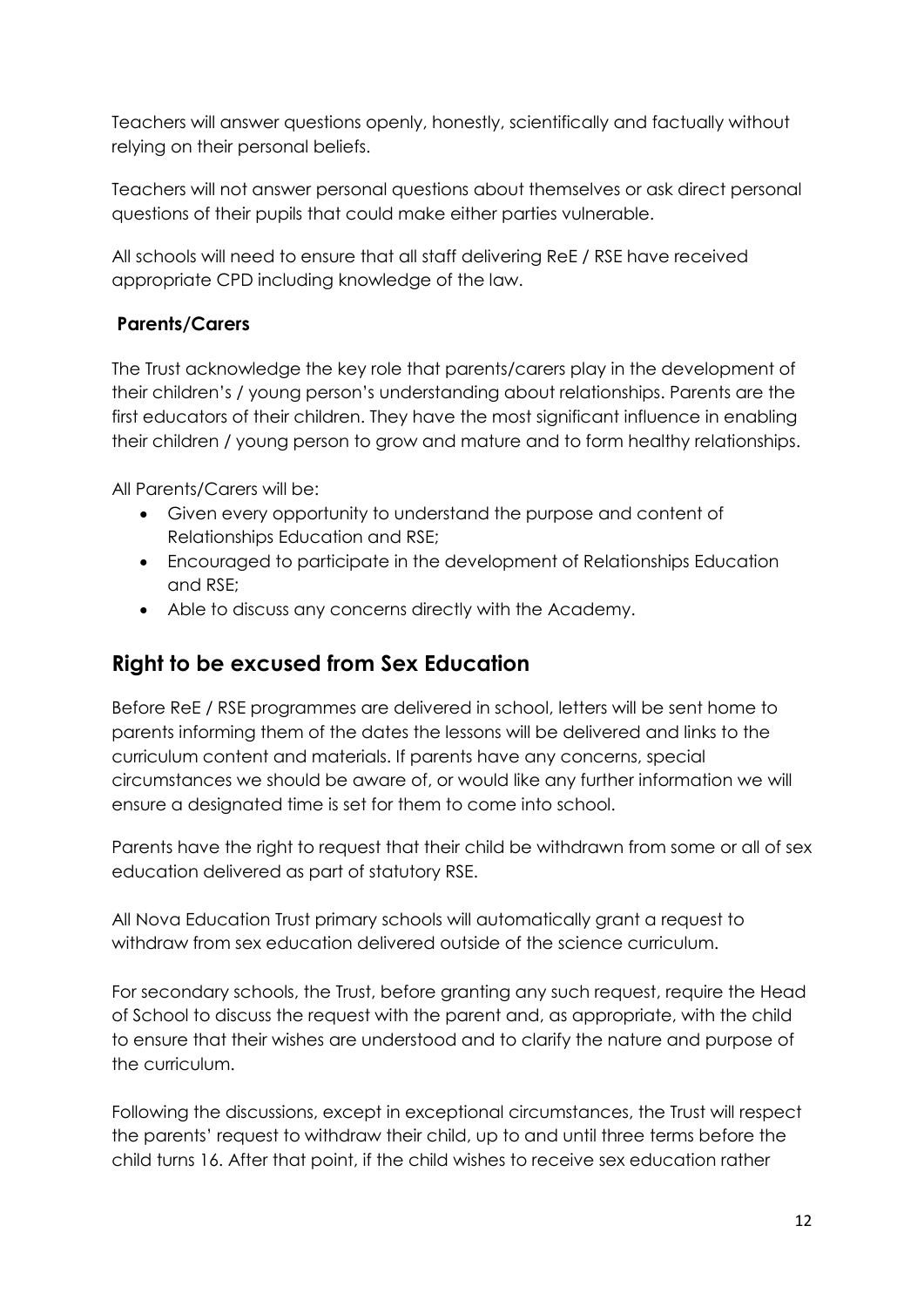than be withdrawn, the school should make arrangements to provide the child with sex education during one of those terms.

The Head of School will ensure that where a pupil is excused from sex education, the pupil will receive appropriate, purposeful education during the period of withdrawal.

There is no right to withdraw from the national curriculum.

A record of all requests to withdraw from RSE will be kept.

## <span id="page-12-0"></span>**Menstruation**

The onset of menstruation can be a confusing or distressing time for children if they are not prepared. The Nova Education Trust acknowledge we have a responsibility to prepare children for menstruation and make adequate and sensitive arrangements to help pupils manage their period. Especially girls / young women whose family may not be able to afford or will not provide sanitary products.

Period poverty exists in the UK and some girls / young women are forced to avoid attending school if they are on their period, when they are unable to manage it sensitively. We do not want that to be the case in our schools and will make every reasonable effort to support girls / young women to access their education and enjoy school.

Puberty is occurring earlier than ever before, and it is now not uncommon for pupils to start their periods whilst in primary school even in year 4. For this reason, we will start to deliver puberty lessons to all children from year 4

As part of these lessons all children will be told about menstruation and there will be discussion of what periods are, explanation of other symptoms associated with periods, how they can be managed hygienically, and sensitively.

Menstruation in a healthy biological function for approximately 50% of the school population. It should not be something that a person is made to feel embarrassed, shameful or be teased about. As schools, we need to treat each other with respect and empathy, and this includes changes that take place during puberty such as menstruation.

During lessons where puberty and menstruation are discussed, staff will take the opportunity to highlight the location of sanitary bins available in school, and how these are to be used.

Schools need to have menstruation kits available in school which contain sanitary products, spare underwear and plastic bags to wrap up underwear should there have been any accidents. Girls / young women will be made aware of where these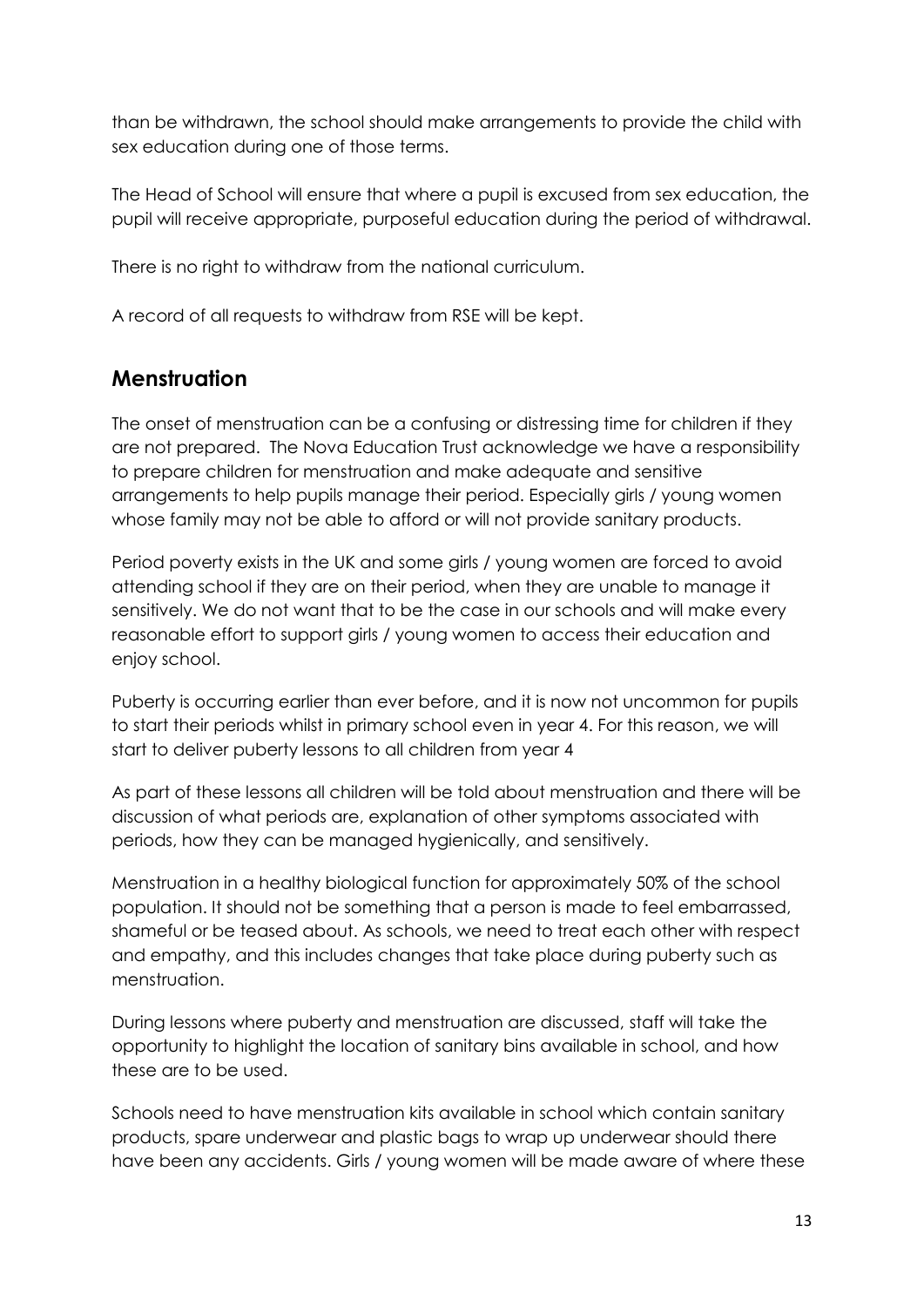are kept and how they can be accessed through designated members of staff, including lunchtime supervisors.

When school trips or residential visits are arranged for years 4 and above provisions to deal with a girl's / young woman's period needs to be considered and added to the risk assessment and planned for.

## <span id="page-13-0"></span>**Working with external agencies**

The Nova Education Trust is aware that working with external partners can enhance the delivery of RSE and will support schools to bring in specialist knowledge and implement different ways of engaging with young people.

Where schools use external agencies, they will check the credentials of the visiting organisation and any visitors linked to the agency. Schools will also ensure that the teaching delivered by the visitor fits with the planned programme and the published policy.

Schools will work with external agencies to ensure that the content delivered is ageappropriate and accessible for all pupils. Any materials that are used as part of the delivery must be approved by the school in advance of the session.

The school will ensure that the visitor is aware of aspects of confidentiality and understands how safeguarding reports should be dealt with in line with the Trust's Safeguarding Policy.

## <span id="page-13-1"></span>**Safeguarding, reports of abuse and confidentiality**

The Nova Education Trust recognises that at the heart of ReE/ RSE, the focus is on keeping children and young people safe and acknowledges the significant role schools have in preventative education.

Teachers cannot offer unconditional confidentiality. In a case where a teacher learns from an under 16 year old that they are having or considering sexual intercourse. They will try to persuade the young person, wherever possible to talk to their parents or to medical professionals for advice. Any child protection issues should be considered and referred to a DSL if necessary.

In Nova schools, we will allow children and young people an open forum to discuss potentially sensitive issues. Such discussions can lead to increased safeguarding reports.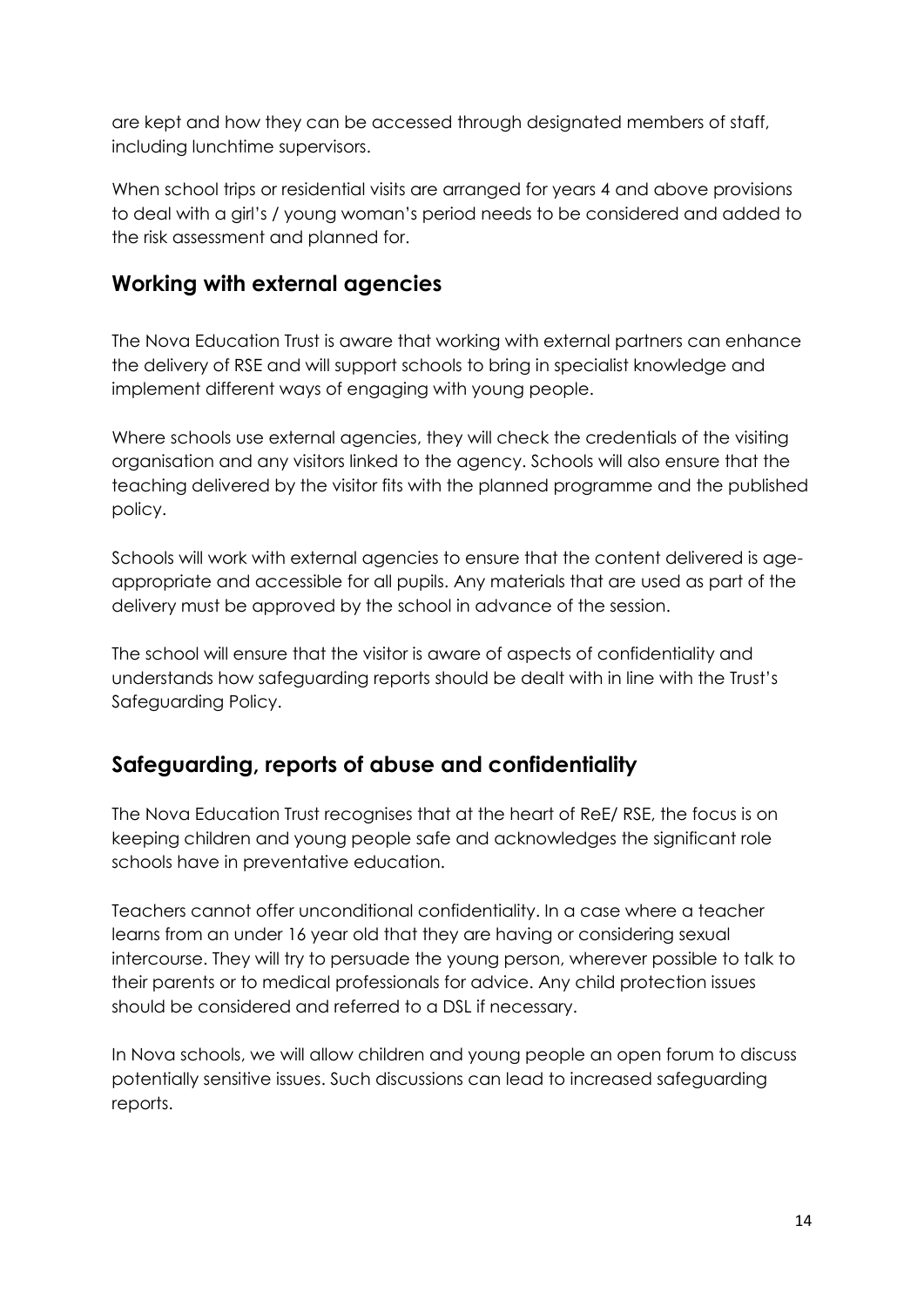Pupils will be made aware of the processes to enable them to raise their concerns or make a report and how any report will be handled. This will also include processes when they have a concern about a peer or friend.

In line with the document Keeping Children Safe in Education (KCSIE), all staff are aware of what to do if a child tells them that they are being abused or neglected. Staff are also aware of need to manage the requirement to maintain an appropriate level of confidentiality. This means only involving those that need to be involved, such as the Designated Safeguarding Lead and children's social care. A member of staff will never promise a child / young person that they will not tell anyone about a report of abuse, as this is not in the best interests of the child / young person.

The involvement of the Designated Safeguarding Lead (or Deputy Designated Safeguarding Lead) will ensure that trusted, high quality local resources are engaged, links to the police and other agencies are utilised and the knowledge of the any particular local issues it may be appropriate to address in lessons.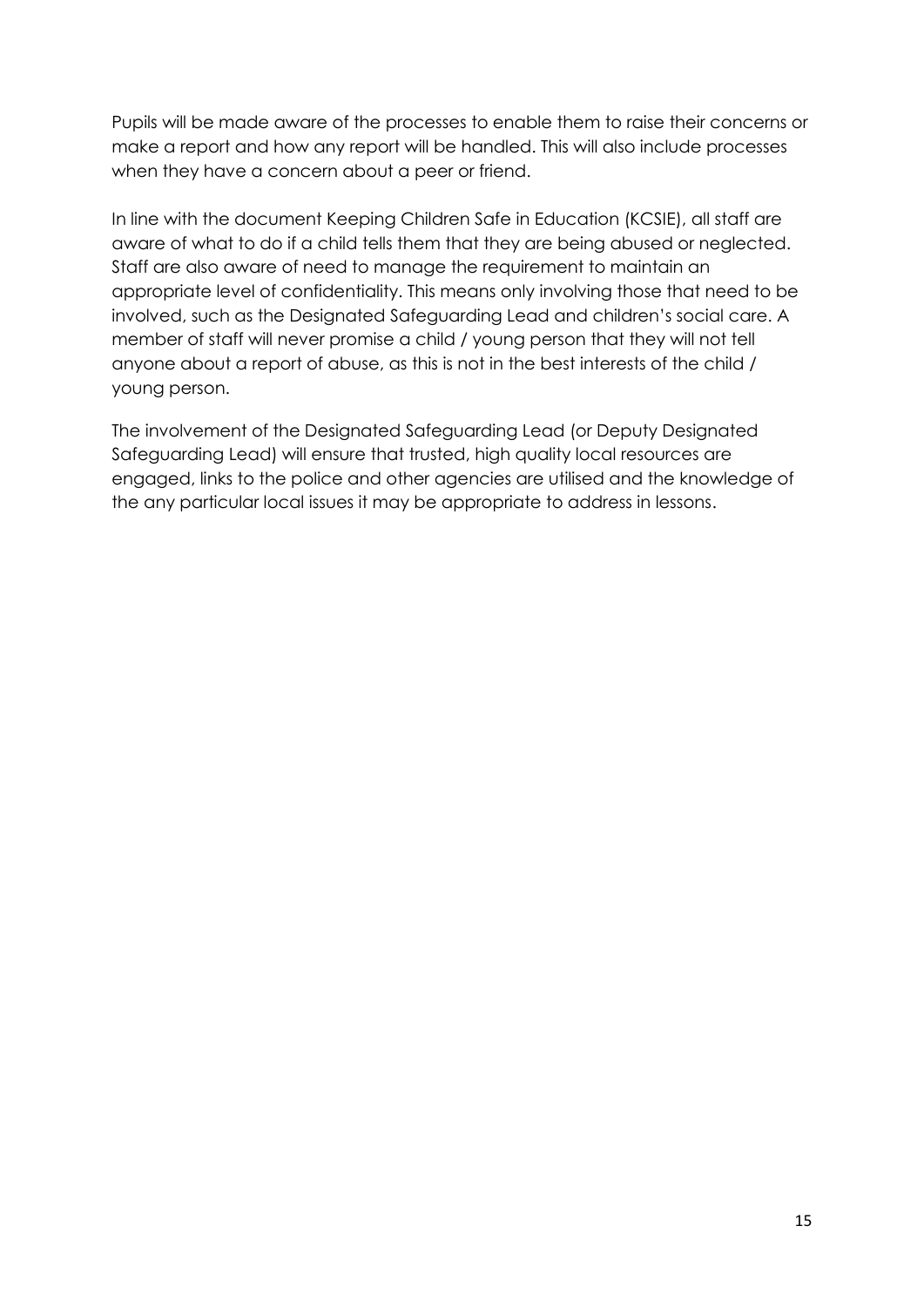## <span id="page-15-1"></span><span id="page-15-0"></span>**Appendix 2: Secondary Statutory Content Secondary Relationships and Sex Education**

By the end of secondary school:

Schools should continue to develop knowledge on topics specified for primary as required and in addition cover the following content by the end of secondary:

#### <span id="page-15-2"></span>**Families**

Pupils should know

- that there are different types of committed, stable relationships.
- how these relationships might contribute to human happiness and their importance for bringing up children.
- what marriage is, including their legal status e.g. that marriage carries legal rights and protections not available to couples who are cohabiting or who have married, for example, in an unregistered religious ceremony.
- why marriage is an important relationship choice for many couples and why it must be freely entered into.
- the characteristics and legal status of other types of long-term relationships.
- the roles and responsibilities of parents with respect to raising of children, including the characteristics of successful parenting.
- how to: determine whether other children, adults or sources of information are trustworthy: judge when a family, friend, intimate or other relationship is unsafe (and to recognise this in others' relationships); and, how to seek help or advice, including reporting concerns about others, if needed.

#### <span id="page-15-3"></span>**Respectful relationships, including friendships**

- the characteristics of positive and healthy friendships (in all contexts, including online) including: trust, respect, honesty, kindness, generosity, boundaries, privacy, consent and the management of conflict, reconciliation and ending relationships. This includes different (non-sexual) types of relationship.
- practical steps they can take in a range of different contexts to improve or support respectful relationships.
- how stereotypes, in particular stereotypes based on sex, gender, race, religion, sexual orientation or disability, can cause damage (e.g. how they might normalise non-consensual behaviour or encourage prejudice).
- that in school and in wider society they can expect to be treated with respect by others, and that in turn they should show due respect to others, including people in positions of authority and due tolerance of other people's beliefs.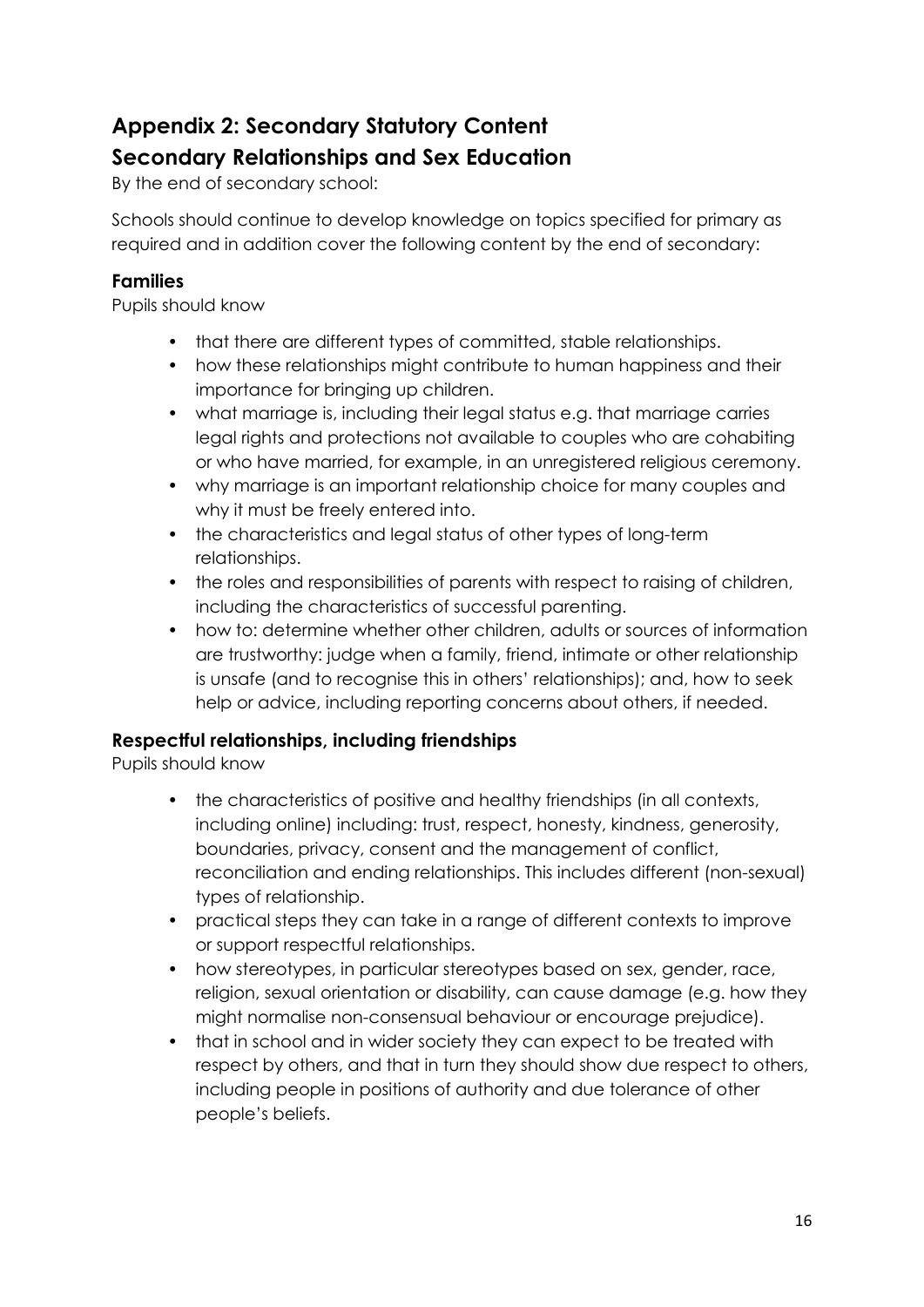- about different types of bullying (including cyberbullying), the impact of bullying, responsibilities of bystanders to report bullying and how and where to get help.
- that some types of behaviour within relationships are criminal, including violent behaviour and coercive control.
- what constitutes sexual harassment and sexual violence and why these are always unacceptable.
- the legal rights and responsibilities regarding equality (particularly with reference to the protected characteristics as defined in the Equality Act 2010) and that everyone is unique and equal.

#### <span id="page-16-0"></span>**Online and media**

Pupils should know

- their rights, responsibilities and opportunities online, including that the same expectations of behaviour apply in all contexts, including online.
- about online risks, including that any material someone provides to another has the potential to be shared online and the difficulty of removing potentially compromising material placed online.
- not to provide material to others that they would not want shared further and not to share personal material which is sent to them.
- what to do and where to get support to report material or manage issues online.
- the impact of viewing harmful content.
- that specifically sexually explicit material e.g. pornography presents a distorted picture of sexual behaviours, can damage the way people see themselves in relation to others and negatively affect how they behave towards sexual partners.
- that sharing and viewing indecent images of children (including those created by children) is a criminal offence which carries severe penalties including jail.
- how information and data is generated, collected, shared and used online.

#### <span id="page-16-1"></span>**Being safe**

- the concepts of, and laws relating to, sexual consent, sexual exploitation, abuse, grooming, coercion, harassment, rape, domestic abuse, forced marriage, honour-based violence and FGM, and how these can affect current and future relationships.
- how people can actively communicate and recognise consent from others, including sexual consent, and how and when consent can be withdrawn (in all contexts, including online).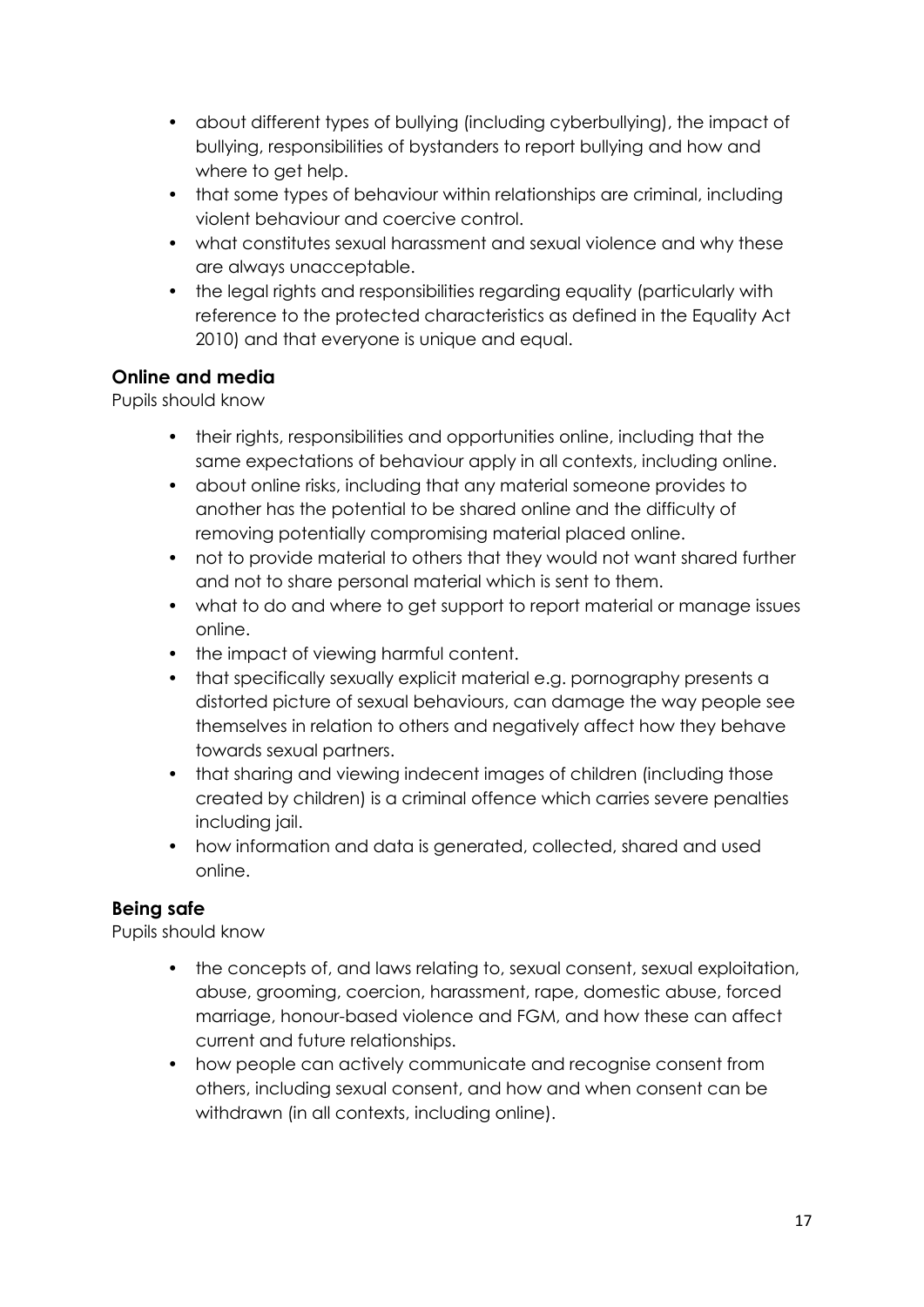#### <span id="page-17-0"></span>**Intimate and sexual relationships, including sexual health**

Pupils should know

- how to recognise the characteristics and positive aspects of healthy oneto-one intimate relationships, which include mutual respect, consent, loyalty, trust, shared interests and outlook, sex and friendship.
- that all aspects of health can be affected by choices they make in sex and relationships, positively or negatively, e.g. physical, emotional, mental, sexual and reproductive health and wellbeing.
- the facts about reproductive health, including fertility, and the potential impact of lifestyle on fertility for men and women and menopause.
- that there are a range of strategies for identifying and managing sexual pressure, including understanding peer pressure, resisting pressure and not pressurising others.
- that they have a choice to delay sex or to enjoy intimacy without sex.
- the facts about the full range of contraceptive choices, efficacy and options available.
- the facts around pregnancy including miscarriage.
- that there are choices in relation to pregnancy (with medically and legally accurate, impartial information on all options, including keeping the baby, adoption, abortion and where to get further help).
- how the different sexually transmitted infections (STIs), including HIV/AIDs, are transmitted, how risk can be reduced through safer sex (including through condom use) and the importance of and facts about testing.
- about the prevalence of some STIs, the impact they can have on those who contract them and key facts about treatment.
- how the use of alcohol and drugs can lead to risky sexual behaviour.
- how to get further advice, including how and where to access confidential sexual and reproductive health advice and treatment.

## <span id="page-17-1"></span>**Health Education**

#### <span id="page-17-2"></span>**Mental wellbeing**

- how to talk about their emotions accurately and sensitively, using appropriate vocabulary.
- that happiness is linked to being connected to others.
- how to recognise the early signs of mental wellbeing concerns.
- common types of mental ill health (e.g. anxiety and depression).
- how to critically evaluate when something they do or are involved in has a positive or negative effect on their own or others' mental health.
- the benefits and importance of physical exercise, time outdoors, community participation and voluntary and service-based activities on mental wellbeing and happiness.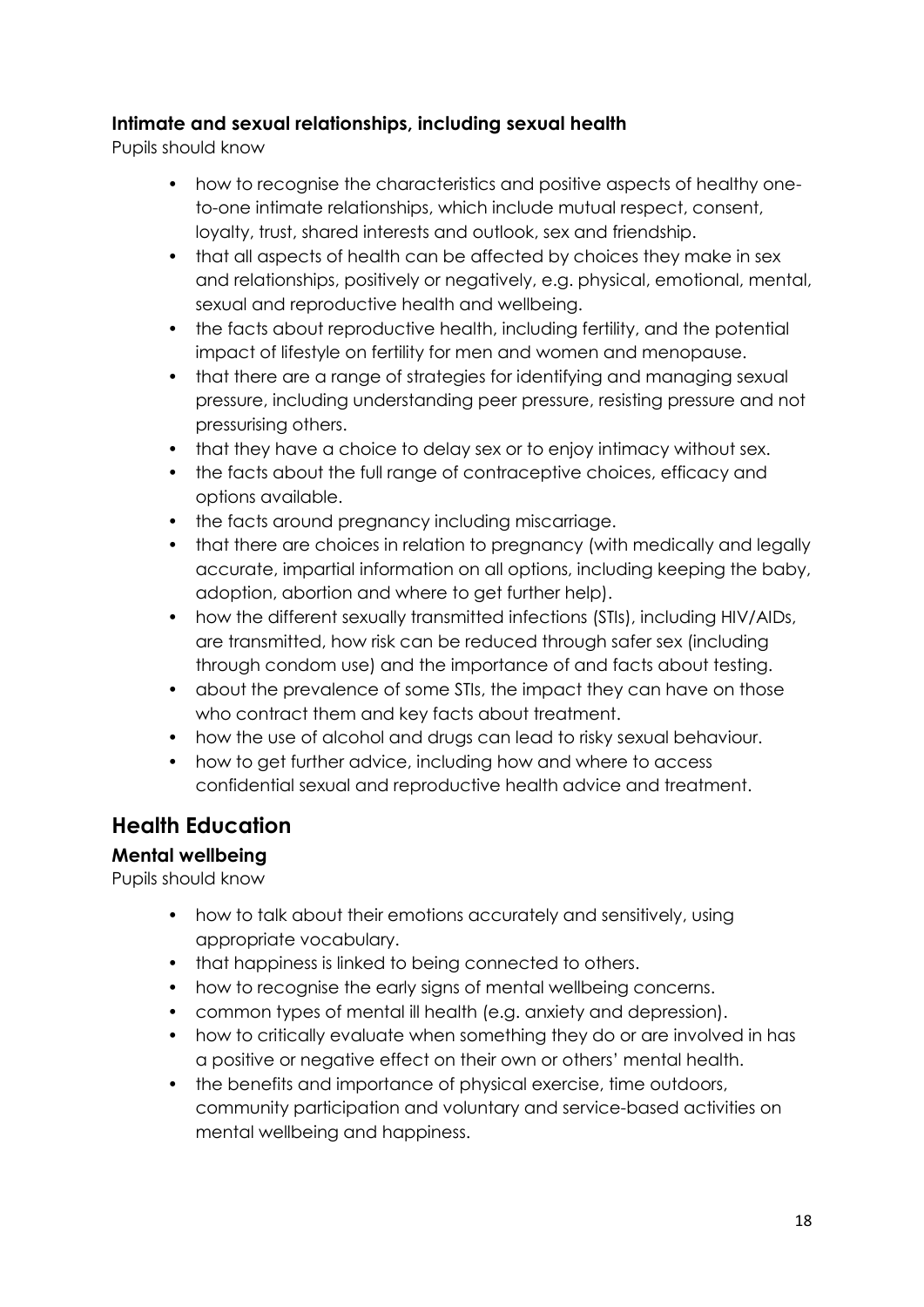#### <span id="page-18-0"></span>**Internet safety and harms**

Pupils should know

- the similarities and differences between the online world and the physical world, including: the impact of unhealthy or obsessive comparison with others online (including through setting unrealistic expectations for body image), how people may curate a specific image of their life online, overreliance on online relationships including social media, the risks related to online gambling including the accumulation of debt, how advertising and information is targeted at them and how to be a discerning consumer of information online.
- how to identify harmful behaviours online (including bullying, abuse or harassment) and how to report, or find support, if they have been affected by those behaviours.

#### <span id="page-18-1"></span>**Physical health and fitness**

Pupils should know

- the positive associations between physical activity and promotion of mental wellbeing, including as an approach to combat stress.
- the characteristics and evidence of what constitutes a healthy lifestyle, maintaining a healthy weight, including the links between an inactive lifestyle and ill health, including cancer and cardio-vascular ill-health.
- about the science relating to blood, organ and stem cell donation.

#### **Healthy eating**

Pupils should know

• how to maintain healthy eating and the links between a poor diet and health risks, including tooth decay and cancer.

#### <span id="page-18-2"></span>**Drugs, alcohol and tobacco**

- the facts about legal and illegal drugs and their associated risks, including the link between drug use, and the associated risks, including the link to serious mental health conditions.
- the law relating to the supply and possession of illegal substances.
- the physical and psychological risks associated with alcohol consumption and what constitutes low risk alcohol consumption in adulthood.
- the physical and psychological consequences of addiction, including alcohol dependency.
- awareness of the dangers of drugs which are prescribed but still present serious health risks.
- the facts about the harms from smoking tobacco (particularly the link to lung cancer), the benefits of quitting and how to access support to do so.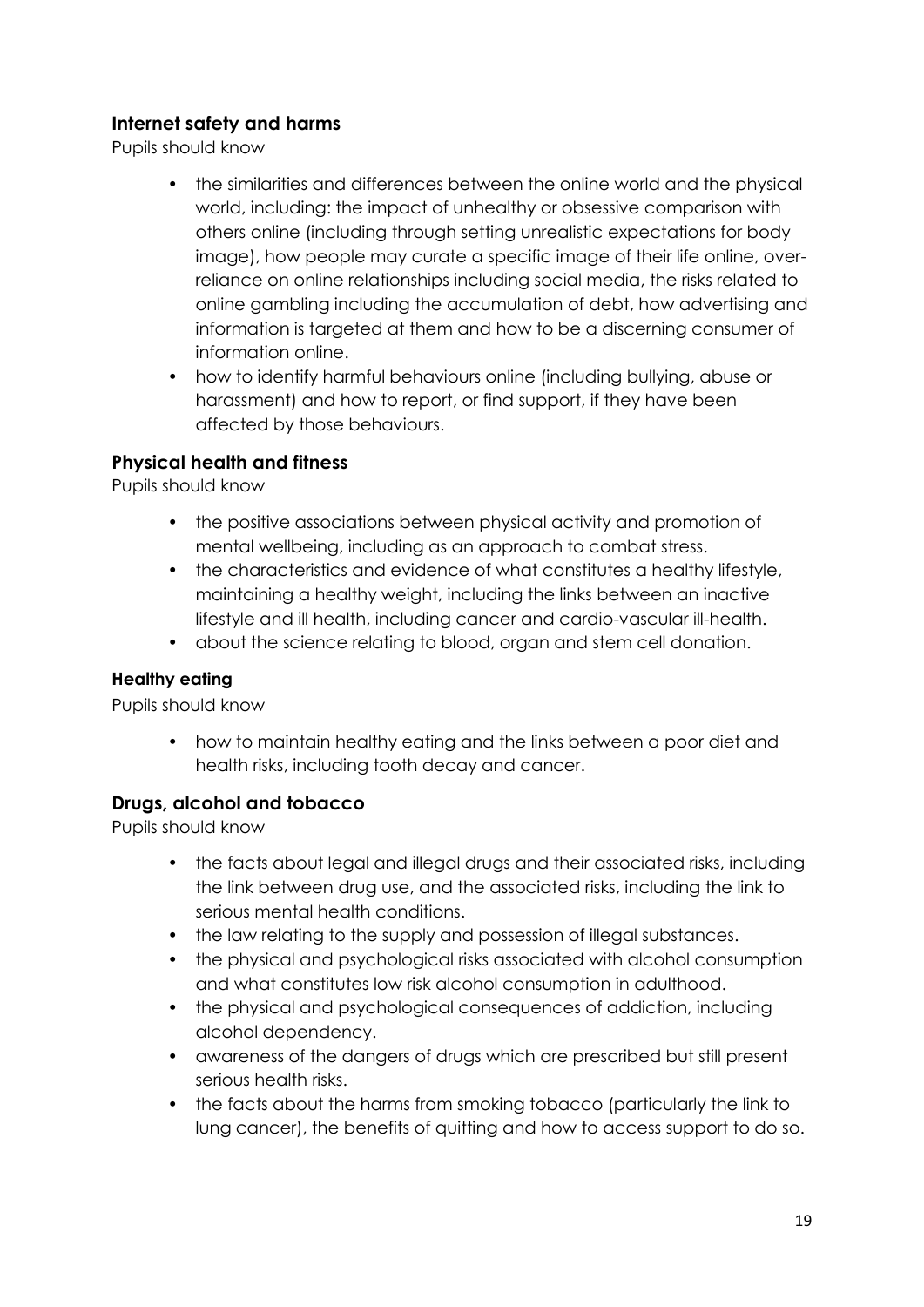#### <span id="page-19-0"></span>**Health and prevention**

Pupils should know

- about personal hygiene, germs including bacteria, viruses, how they are spread, treatment and prevention of infection, and about antibiotics.
- about dental health and the benefits of good oral hygiene and dental flossing, including healthy eating and regular check-ups at the dentist.
- (late secondary) the benefits of regular self-examination and screening.
- the facts and science relating to immunisation and vaccination.
- the importance of sufficient good quality sleep for good health and how a lack of sleep can affect weight, mood and ability to learn.

#### <span id="page-19-1"></span>**Basic first aid**

Pupils should know

- basic treatment for common injuries.
- life-saving skills, including how to administer CPR
- the purpose of defibrillators and when one might be needed.

#### <span id="page-19-2"></span>**Changing adolescent body**

- key facts about puberty, the changing adolescent body and menstrual wellbeing.
- the main changes which take place in males and females, and the implications for emotional and physical health.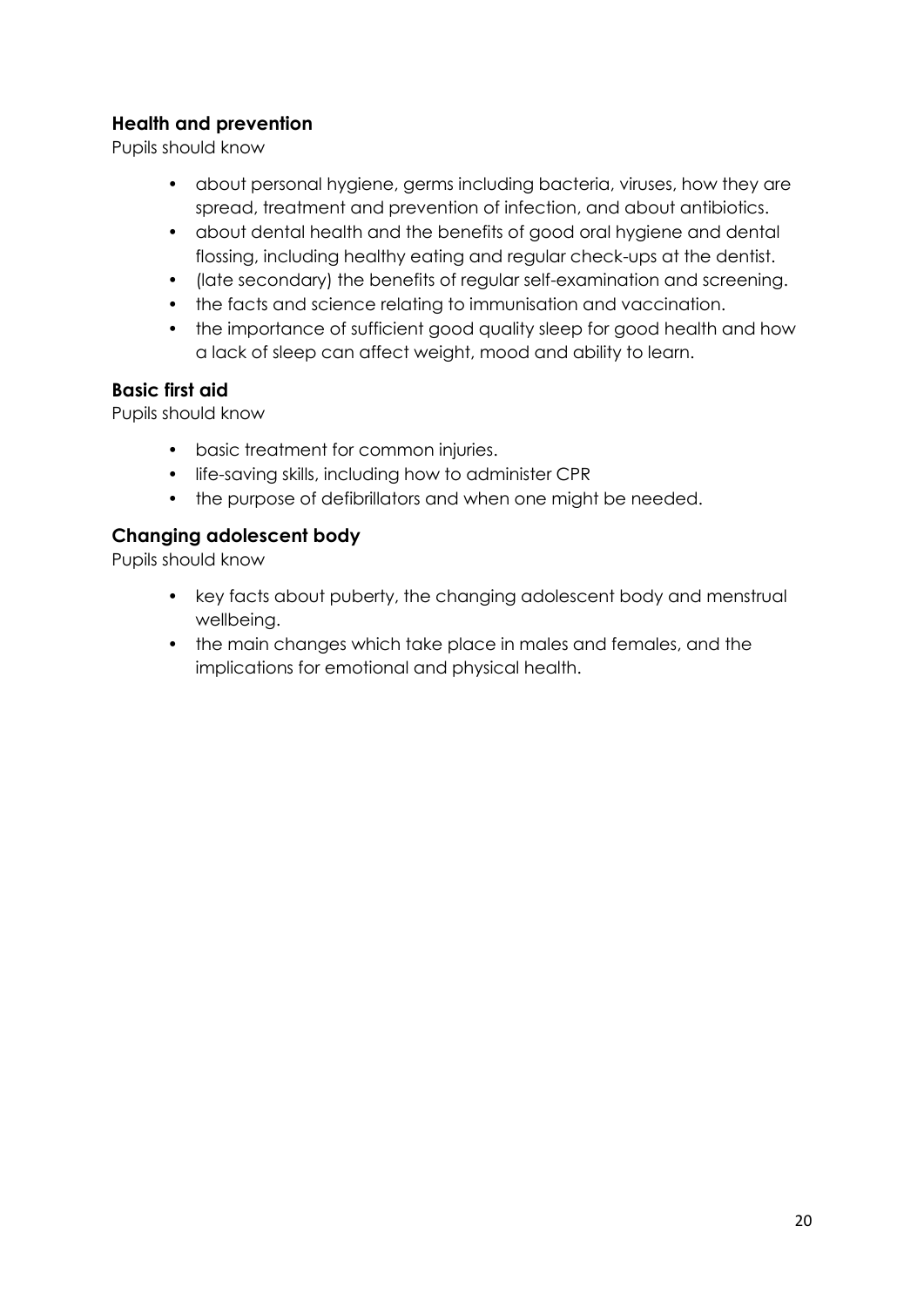## <span id="page-20-1"></span><span id="page-20-0"></span>**Appendix 3 Newark Academy School Scheme of Work**

Lead Teacher Annie Daw

#### **Parental Consultation**

Parents were made aware of;

- the changes to RSE education
- Newark Academy's RSE policy
- Newark Academy's new PD curriculum
- Newark Academy's new 'Positive relationships' and 'Healthy sexual relationships 'curriculum

#### **Personal Development curriculum**

Our new PD curriculum has been re-designed and includes all RSE education. Our intent as if follows;

#### **"Education is the most powerful weapon which you can use to change the world"**

#### [Nelson Mandela]

The core purpose of the Newark Academy Personal Development curriculum is to ensure that our students leave us well equipped with the knowledge, understanding and emotional literacy they require to participate actively, positively, safely and responsibly in today's society.

We support and challenge **all** of our students to set high aspirations and personal goals and are committed to fostering within them the self-belief that they can make a positive difference and contribute meaningfully to their local and wider communities.

Our Personal Development curriculum is therefore designed to:

- Make serious and meaningful attempts to approach difficult **stories and scenarios** with compassion and expertise in dialogue with students.
- Equip students with **core knowledge and understanding** of vital social issues, such as racism and consent and the ability to challenge these.
- Teach and model **tolerance** of others' beliefs, life choices, religion, sexual orientation, diversity and race.
- Build **positive and respectful relationships** with other people, regardless of their background.
- Develop students' ability to assess **individual risk and personal safety** and how to respond appropriately, whatever context or situation they find themselves in.
- Engage students through a series of **carefully sequenced**, **age appropriate**, **themes** and activities.
- Develop the attitudes and attributes of a responsible and active **global citizen** such as how to help people in different countries and how to tackle issues such as climate change.
- Develop **concepts** that will unlock the content of other curriculum areas such as history, religious studies, English Literature and sociology.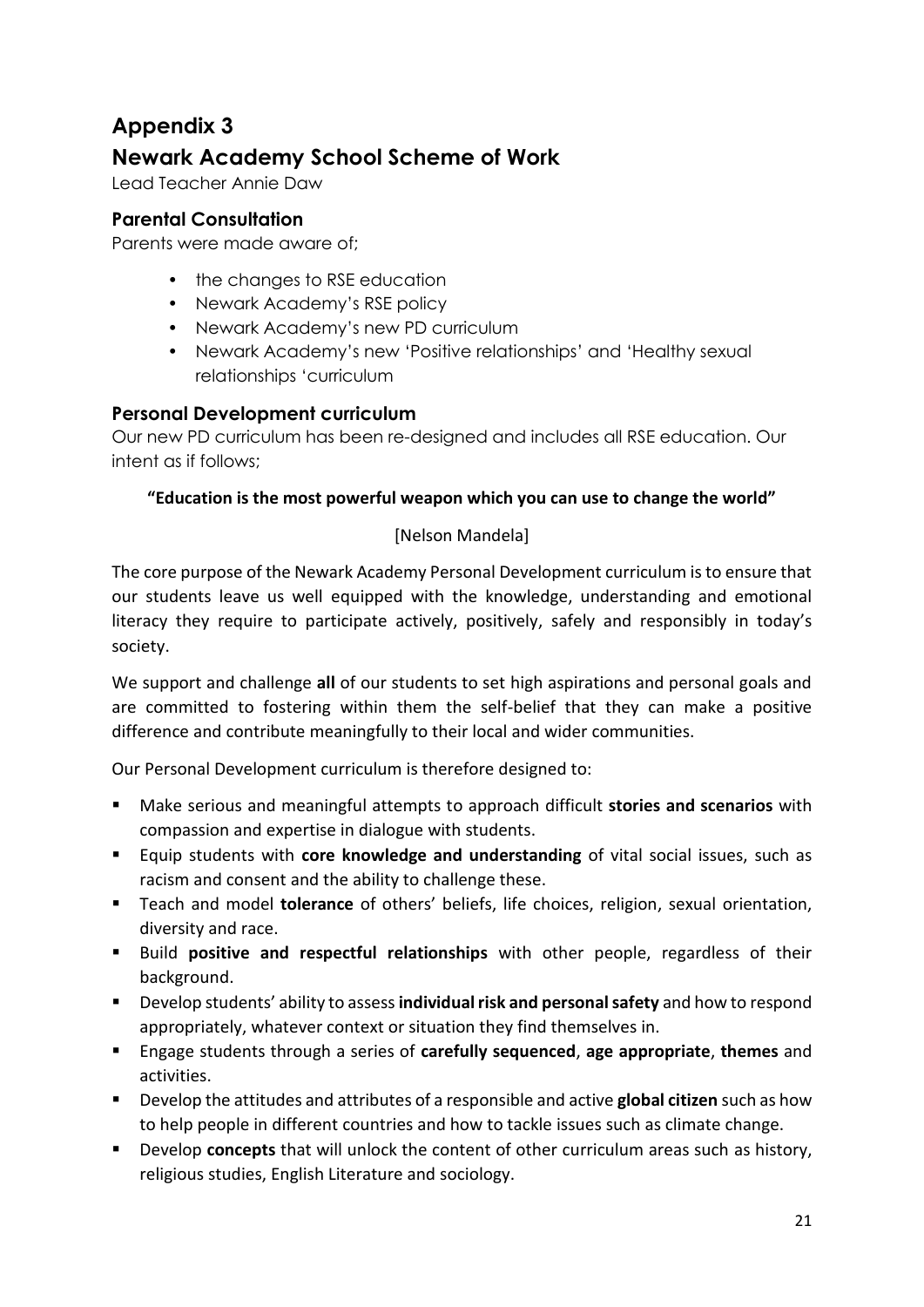- Enable students to confidently enter the **work place**, whatever their career path with advice and guidance
- Promote high level of **oracy and literacy** by encouraging students to think, speak and write with confidence and fluency.

The core content of our Personal Development curriculum is delivered through the following eight themes, and we have produced progression maps for each:

- 1. Positive Relationships
- 2. Physical health
- 3. Mental health
- 4. Media literacy and Digital resilience
- 5. Managing risk and personal safety
- 6. Bullying and abuse
- 7. Healthy sexual relationships
- 8. Careers

The Personal Development curriculum is also designed to support the **core values** of Newark



Academy. These are:

Our Personal Development curriculum is delivered through both **academic and pastoral programmes of study** and therefore is carefully mapped and sequenced across the following:

- **Newark Academy 'Active' Crew Programme**. This programme consists of a rotation of daily activities which last for 25 minutes each. Each week, and as part of this programme, students participate in a Full Crew meeting (assembly), Mini-Crew reflections, a PSHE (Personal, Social and Health Education) lesson and Register and Read (KS3 only). On a fortnightly basis, alternating each week, students also engage in either an Attitude to Learning (ATL) or 'The Day' discussion. These activities encourage self-reflection and provide our students with meaningful opportunities to develop their oracy.
	- o Attitude to Learning (1-4) scores are awarded to students by their subject teachers three times per year. Students set targets each half term and reflect on these fortnightly. This time has helped establish a culture of reflection and improvement across the Academy and, through activities in Mini-Crew such as 'Circle Up', are discussed openly amongst peers.
	- $\circ$  'The Day' is an online platform which directs students to information and articles relating to current and challenging topics. Our Literacy Lead selects these fortnightly tasks and discussion/literacy stems for Crew Leaders to follow.
	- o Register and Read is a literacy programme which our Literacy Lead has developed and is designed to encourage reading and develop literacy skills.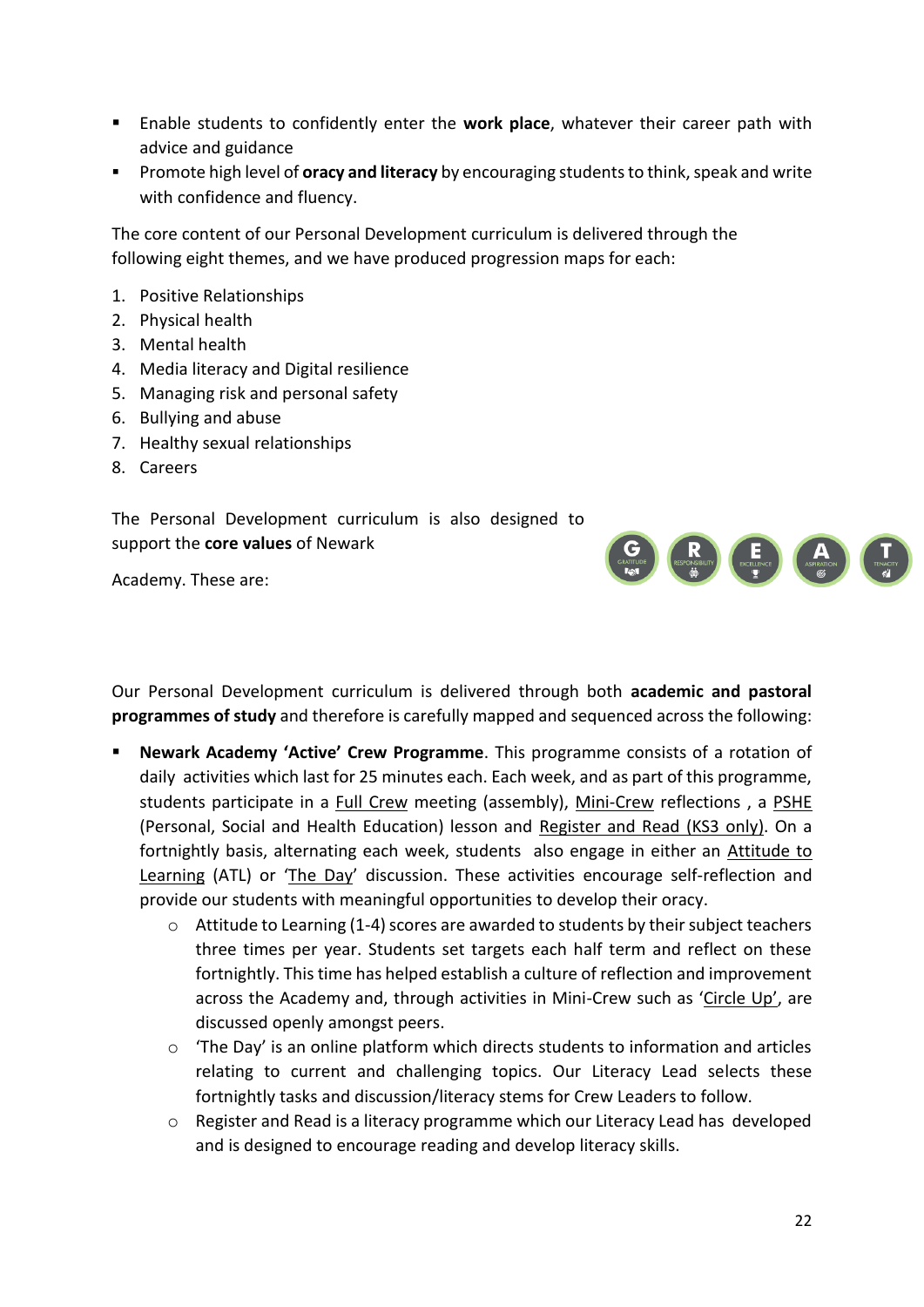- **Weekly PSHE lessons.** These sit within our Crew Programme (see above). Our **PSHE lead** has developed a seven-year programme following the guidance set out by both the PSHE Association and latest Ofsted Framework. PSHE lessons develop students' knowledge and understanding of a range of issues that fall under the three core themes of 'Health and Wellbeing', 'Relationships' and 'Living in the Wider World'.
- **Full Crew Assembly Plan**. This has been carefully designed to capture key national and international topics and themes such as Remembrance, Black History Month, Holocaust Memorial Day, Anti-Bullying Week but also to respond to school and local events and pressures and priorities as they arise.
- **Drop-Down Days.** On these alternative curriculum days our Key Stage Three and Four students follow a core PSHE theme for the whole day, such as Keeping Safe or Health/Sexual Relationships. Newark staff work with a team of external experts to deliver crucial content to our young people.
- **Careers Education**. Our Careers Lead has developed a strategic seven-year careers programme to ensure all students have access to robust and aspirational career advice at key points throughout their time at Newark Academy. Key activities relate to GCSE and A Level option choices, CV writing, interview technique and higher education advice.
- **Religious Studies lessons**. RS teachers have accessed Philosophy for Children training and teaching strategies. Within RS lessons students develop their higher order thinking, questioning and listening skills which, in turn, are incorporated in their PSHE lessons.
- **External Visitors and Agencies**. Newark Academy prides itself on the links it has established with outside organisations such as the Emergency Services or C Card and their participation in the personal development of our students greatly enhances their knowledge and understanding of a range of vital issues.
- **Enrichment**. All Newark students are encouraged to participate in a wide range of extracurricular activities and opportunities after school. Clubs currently on offer include cricket, mindfulness and debating.

**GREAT Values**. Our core values of Gratitude, Responsibility, Excellence, Aspiration and Tenacity are carefully woven into everything we do at Newark Academy. They unpin our behaviour systems and the pledges of self-improvement our student make

#### **RSE education and PD curriculum**

Within PD there are two umbrella topics where RSE education will be taught; 'Positive relationships' and 'Healthy sexual relations'.

Key stage three:

- All students in years 7-9 will receive one 50-minute lesson a week in PD
- PD lessons will be led by an expert team of teachers at Newark Academy.
- All students in years 7-9 will be taught 'Positive relationships' during PD lessons
- All students in years 7-9 will receive external teaching from *School of Sexual Education* who are a specialist company who deliver sex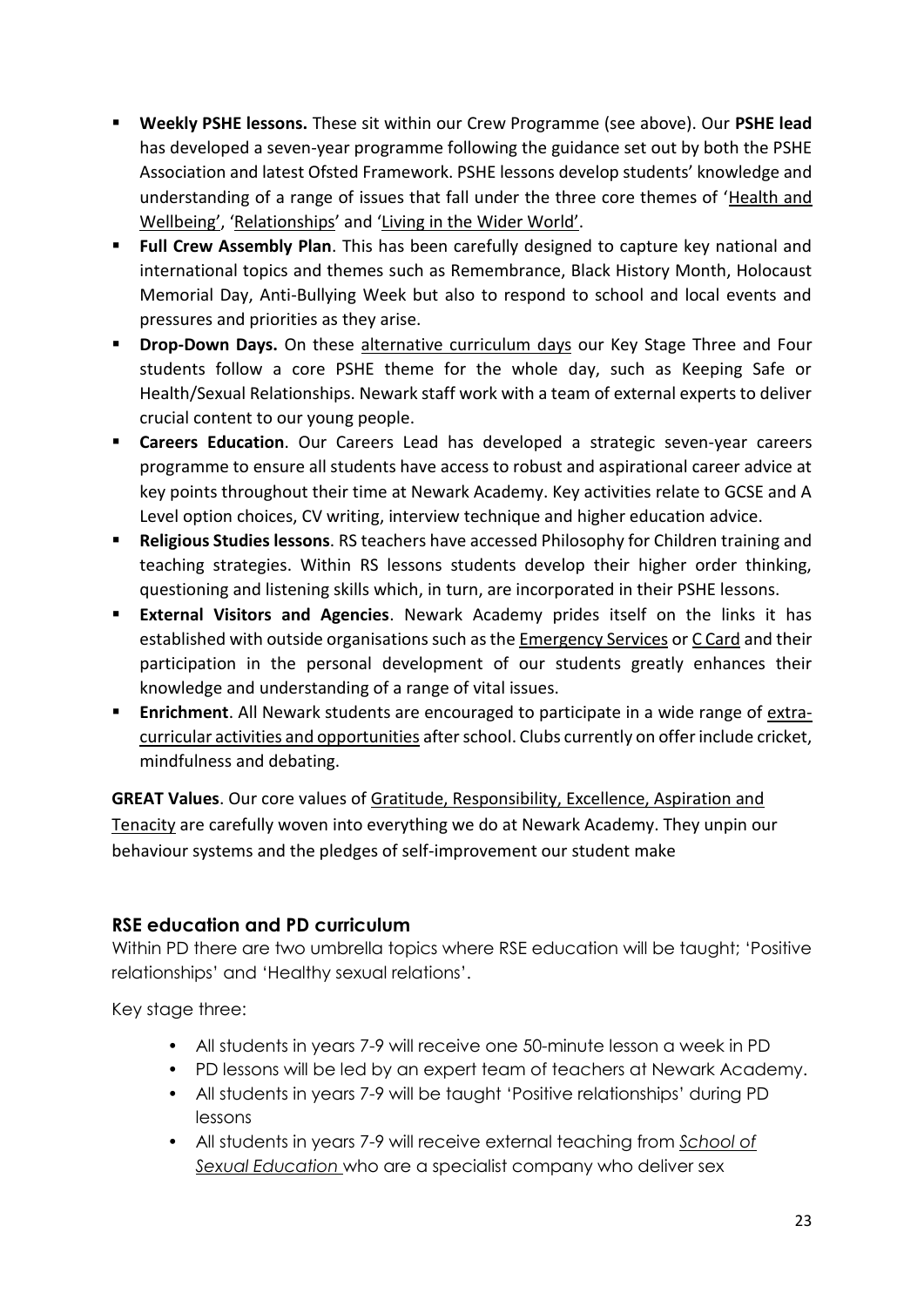education. These lessons will take place during a drop-down day where students will 'fall off' normal timetable to take part in these sessions.

Key stage four and five:

- All students in years 10-13 will receive one 25-minute PSHE lesson a week during active crew program with their crew leader.
- All students in years 10-13 will be taught 'Positive relationships' during PSHE lessons.
- All students in years 10-13 will receive external teaching from *School of Sexual Education* who are a specialist company who deliver sex education. These lessons will take place during a drop-down day where students will 'fall off' normal timetable to take part in these sessions.

#### **Positive Relationships**

Our new curriculum covers the following topics across KS3-5.

Personal Development: Positive relationships Newark Academy students will be taught:

| relationships | Identifying positive | Understanding factors that   3. | The importance of positive | 4. How to develop positive | 5. How to make health      |
|---------------|----------------------|---------------------------------|----------------------------|----------------------------|----------------------------|
| relationships | relationships        | affect positive                 | relationships              | personal relationships     | choices regarding positive |

They will therefore be able to demonstrate their understanding of:

| Key Stage 3                                                                                                                                                                                                                        |    |  |  |  |  |  |                                                                                                                                                                                                                     |                                                                                                                                                                                                                                                                                                             |  |                                                       |           | Key Stage 4 |  |                                                                          | Key Stage 5 |                                                                                                                                        |                                                                                                                                                                              |  |  |  |  |  |  |  |
|------------------------------------------------------------------------------------------------------------------------------------------------------------------------------------------------------------------------------------|----|--|--|--|--|--|---------------------------------------------------------------------------------------------------------------------------------------------------------------------------------------------------------------------|-------------------------------------------------------------------------------------------------------------------------------------------------------------------------------------------------------------------------------------------------------------------------------------------------------------|--|-------------------------------------------------------|-----------|-------------|--|--------------------------------------------------------------------------|-------------|----------------------------------------------------------------------------------------------------------------------------------------|------------------------------------------------------------------------------------------------------------------------------------------------------------------------------|--|--|--|--|--|--|--|
|                                                                                                                                                                                                                                    |    |  |  |  |  |  |                                                                                                                                                                                                                     |                                                                                                                                                                                                                                                                                                             |  |                                                       |           |             |  |                                                                          |             |                                                                                                                                        |                                                                                                                                                                              |  |  |  |  |  |  |  |
| Different types of relationships and factors that<br>affect them. Indicators of positive and healthy<br>relationships. How the media portrays relationships.                                                                       |    |  |  |  |  |  | 1.                                                                                                                                                                                                                  | Act.                                                                                                                                                                                                                                                                                                        |  | The legal rights and responsibilities in the Equality |           |             |  | Articulating their relationships values and apply to<br>1<br>situations. |             |                                                                                                                                        |                                                                                                                                                                              |  |  |  |  |  |  |  |
|                                                                                                                                                                                                                                    |    |  |  |  |  |  |                                                                                                                                                                                                                     |                                                                                                                                                                                                                                                                                                             |  |                                                       | <b>Rs</b> |             |  |                                                                          |             |                                                                                                                                        |                                                                                                                                                                              |  |  |  |  |  |  |  |
| Diversity among young people, difference between<br>$2^{\circ}$<br>biological sex, gender identity and sexual<br>orientations. Understanding sexual attraction and<br>sexuality.                                                   |    |  |  |  |  |  |                                                                                                                                                                                                                     | Benefits of strong and positive relationships<br>2.<br>including mutual support. Importance of stable,<br>committed relationships and rights and protections<br>provided. Understanding diversity in romantic and<br>sexual attraction. How faith, cultural practices and<br>belief concerns relationships. |  |                                                       |           |             |  |                                                                          |             |                                                                                                                                        | Recognises and challenging prejudice and<br>2.<br>discrimination. To understand respect and<br>challenge the ways different faith or cultural views<br>affect relationships. |  |  |  |  |  |  |  |
|                                                                                                                                                                                                                                    |    |  |  |  |  |  |                                                                                                                                                                                                                     |                                                                                                                                                                                                                                                                                                             |  |                                                       |           |             |  |                                                                          |             |                                                                                                                                        |                                                                                                                                                                              |  |  |  |  |  |  |  |
| Types and patterns of work including self-<br>3.<br>employment, employment and voluntary work.<br>Impact of positive relationships.                                                                                                |    |  |  |  |  |  |                                                                                                                                                                                                                     | 3. Importance of pleasure and intimate relationships.                                                                                                                                                                                                                                                       |  |                                                       |           |             |  |                                                                          |             | 3.<br>How to develop and maintain different positive<br>relationships.                                                                 |                                                                                                                                                                              |  |  |  |  |  |  |  |
|                                                                                                                                                                                                                                    |    |  |  |  |  |  |                                                                                                                                                                                                                     |                                                                                                                                                                                                                                                                                                             |  |                                                       |           |             |  |                                                                          |             |                                                                                                                                        |                                                                                                                                                                              |  |  |  |  |  |  |  |
| 4. What emotional attachment is and how they is<br>shown in marriages. How the media portrays<br>relationships and impact of this. How to clarify and<br>develop personal values in friendships, love and<br>sexual relationships. |    |  |  |  |  |  |                                                                                                                                                                                                                     | Strategies to access reliable and accurate advice and<br>4.<br>support on relationships.                                                                                                                                                                                                                    |  |                                                       |           |             |  |                                                                          |             |                                                                                                                                        | How to manage and maintain mature friendships,<br>4.<br>how to make new friends. How to recognise<br>opportunities to build meaningful relationships.                        |  |  |  |  |  |  |  |
|                                                                                                                                                                                                                                    | Pa |  |  |  |  |  |                                                                                                                                                                                                                     |                                                                                                                                                                                                                                                                                                             |  |                                                       |           |             |  |                                                                          |             |                                                                                                                                        |                                                                                                                                                                              |  |  |  |  |  |  |  |
| 5. Importance of truth in relationships and behaviours<br>that can undermine or build trust. How to evaluate<br>expectations about gender roles, behaviour and<br>intimacy within romantic relationships.                          |    |  |  |  |  |  | Understand the potential impact of the portrayal of<br>5.<br>sex in pornography and other media. To clarify the<br>need to challenge their own values and understand<br>how their values influence their decisions. |                                                                                                                                                                                                                                                                                                             |  |                                                       |           |             |  |                                                                          |             | 5. How to use constructive dialogue to support<br>relationships. How to manage the ending of<br>relationships safely and respectfully. |                                                                                                                                                                              |  |  |  |  |  |  |  |